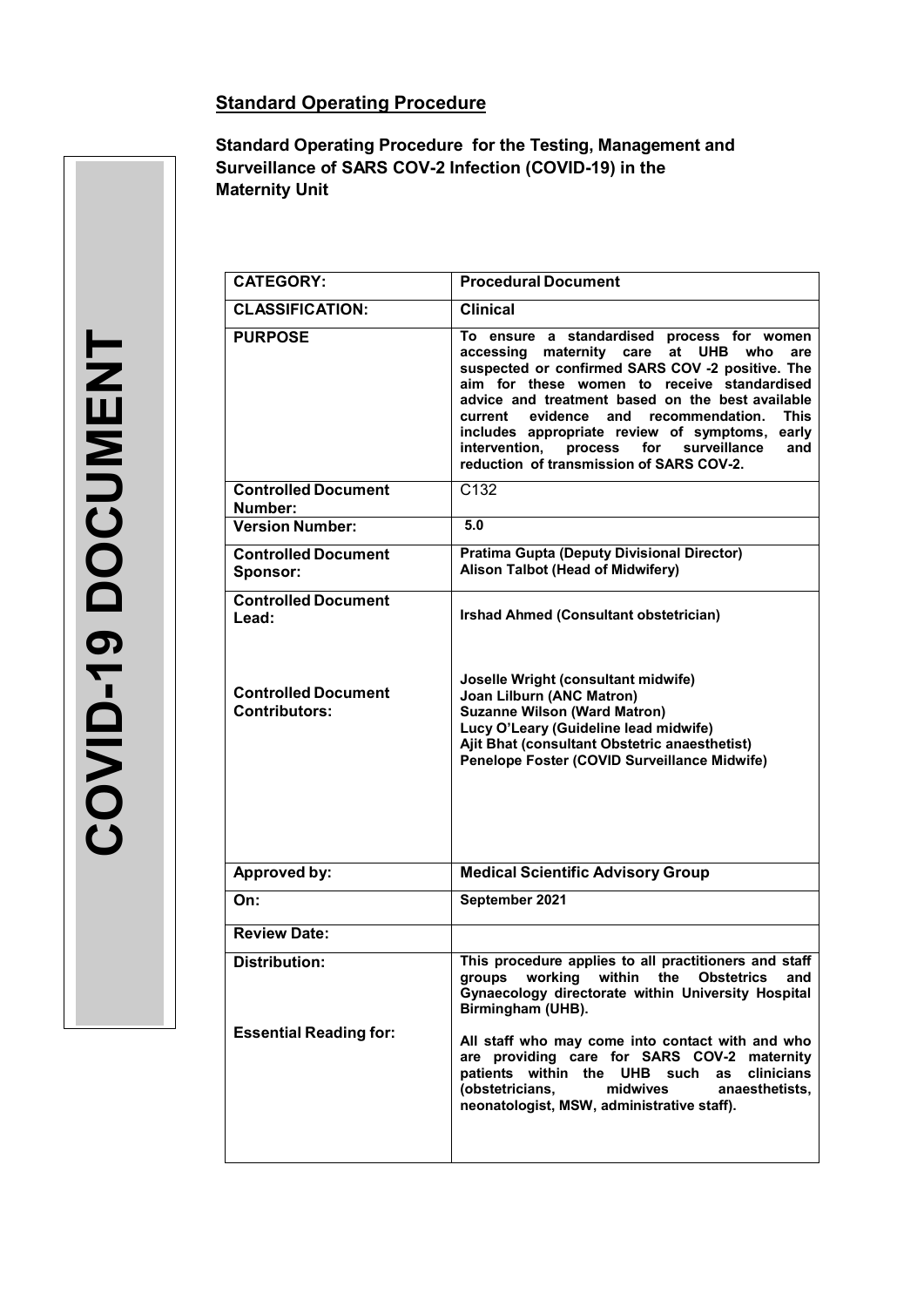# **Contents**

| <b>Section</b>                                                              | Page           |
|-----------------------------------------------------------------------------|----------------|
| 1. Procedure Statement                                                      | 3              |
| 2. Introduction                                                             | $\overline{3}$ |
| 3. Vaccination                                                              | $3 - 4$        |
| 4. Identification of at risk women                                          | $\overline{4}$ |
| 5. SARS COV-2 Symptoms                                                      | $\overline{4}$ |
| 6. Safeguarding                                                             | $4 - 5$        |
| Section A; Testing of SARS COV-2 in the hospital setting                    |                |
| Flow chart 1: Process of COVID-19 testing of maternity inpatients           | 6              |
| A1: COVID-19 'protected' elective pathway for ELCS                          | $7 - 8$        |
| A2: COVID-19 'protected' elective pathway for IOL                           | 8              |
| A3: General pathway for testing all maternity inpatients for COVID-19       | 8              |
| Section B: Management of SARSCOV-2 in the hospital setting                  |                |
| B1: Antenatal care in ANC                                                   | $8 - 10$       |
| <b>Diabetic Clinics</b>                                                     | 10             |
| B2: Suspected SARS COV-2 women presenting at the maternity unit             | 10             |
| B3: Admission to hospital of a woman with suspected or confirmed SARS COV-2 | 11             |
| Initial investigations and differential diagnosis                           | $11 - 12$      |
| Patient deterioration and escalation                                        | 12             |
| Treatment for pregnant or recently pregnant women with COVID-19             | $12 - 13$      |
| Timing of delivery in SARs COV-2 or suspected SARS COV-2 with significant   | 13             |
| respiratory compromise                                                      |                |
| If patient is ventilated                                                    | 14             |
| Induction of labour                                                         | 14             |
| Care during labour                                                          | $14 - 16$      |
| <b>Birthing partners</b>                                                    | 16             |
| Emergency and elective caesarean sections                                   | 16             |
| Postnatal management                                                        | $16 - 17$      |
| Room cleaning                                                               | 17             |
| Home birth                                                                  | 17             |
| B4: Thromboprophylaxis                                                      | 17             |
|                                                                             | $18 - 20$      |
| Section C: Community Surveillance of SARS COV-2                             | 21             |
| C1: Role of the Covid Surveillance Midwife                                  | 23             |
| C2: Roles and responsibilities of the COVID Surveillance Team               | 25             |
| References                                                                  | 25             |

| <b>CPAP</b> | Continuous Positive Airway Pressure        |
|-------------|--------------------------------------------|
| <b>ECMO</b> | Extra-Corporeal Membrane Oxygenation       |
| eGFR        | <b>Glomerular Filtration Rate</b>          |
| IOL         | Induction of Labour                        |
| <b>IPPV</b> | Intermittent Positive Pressure Ventilation |
| IV          | Intravenous                                |
| LMWH        | Low Molecular Weight Heparin               |
| MgSO4       | Magnesium Sulphate                         |
| <b>MDT</b>  | Multi-disciplinary Team                    |
| <b>TEDS</b> | Thromboembolism Deterrent Stockings        |
| <b>VTE</b>  | <b>Venous Thromboembolism</b>              |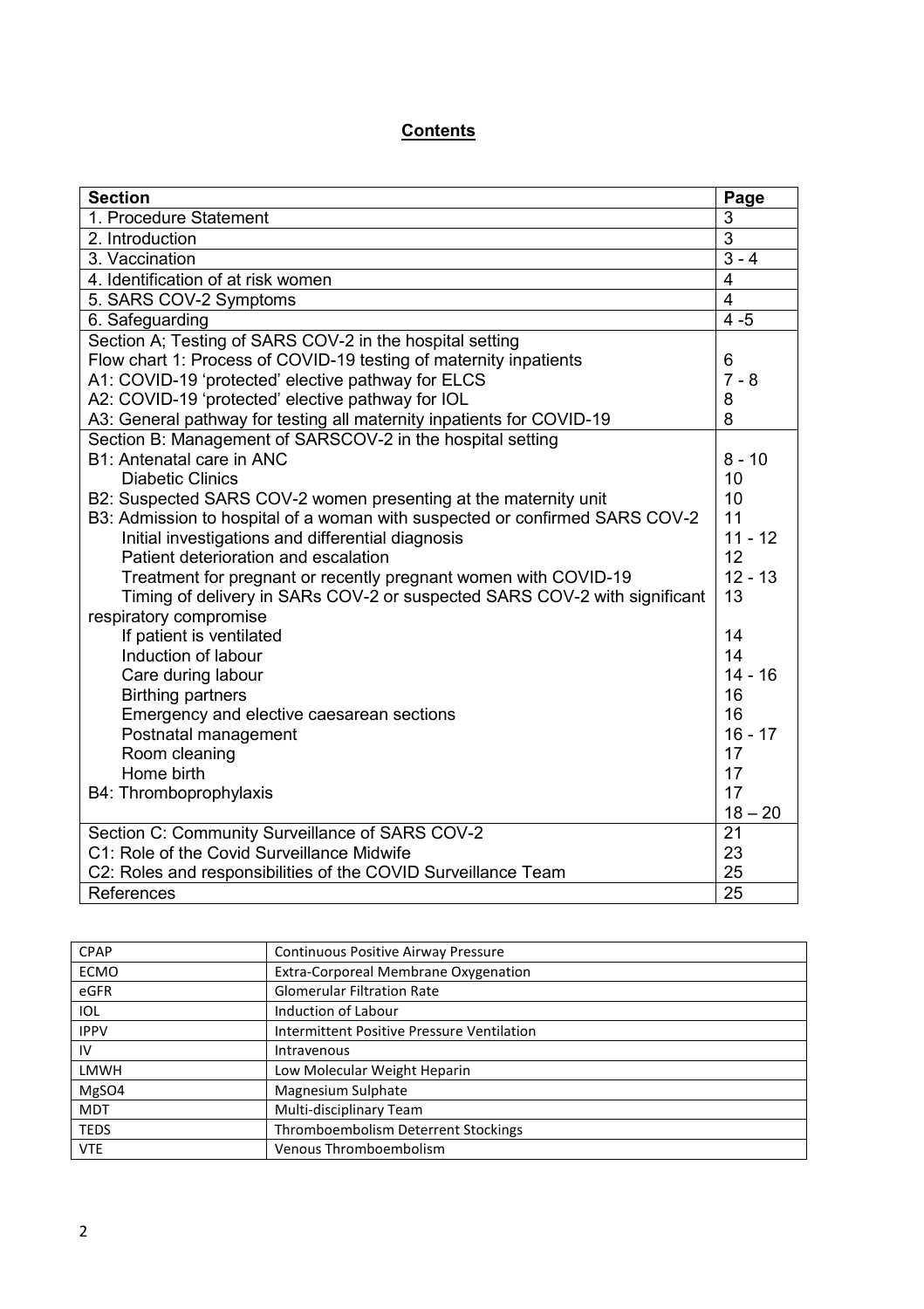# 1) **Procedure Statement**

- This is an interim measure in response to the current SARS COV-2 Pandemic, and this will be reviewed every 4 months or whenever there is new evidence to enable updates to be made and review / assess if specific processes and procedures are still required.
- This standard operating procedure (SOP) aims to provide clear and concise instructions in regards of SARS COV-2 testing, management and monitoring surveillance of women in the hospital and community setting with SARS COV- 2.This document has been written in alignment with the latest NHS England and Royal College of Obstetricians & Gynecologists (RCOG) guideline {Version 14: Published Wednesday 25 August 2021 on 'Coronavirus (SARS COV-2) Infection in pregnancy}.
- This SOP is mainly divided in to three sections; firstly the testing of SARS COV-2, secondly management of SARS COV-2 in hospital setting, the third section will deal with community surveillance for women suspected or confirmed SARS COV-2 positive.
- In this document word SARS COV-2 and COVID-19 is interchangeable.

## 2) **Introduction**

- Novel Coronavirus (SARS-COV-2) is a new strain of coronavirus causing SARS COV-2. To date five of the new strains of the COVID-19 virus are of concern and have been termed the alpha, beta, gamma, delta and omicron variants. These variants have significant characteristics which may include increased transmissibility or more severe disease. The omicron variant is significantly more transmissible than other variants. By January of 2022, the omicron variant is expected to be the most prevalent variant in the UK.
- Patient who require hospitalization have overall worse maternal outcomes, including an increased risk of death, although the risk of death remains very low (the UK maternal mortality rate from COVID-19 is 2.4/100 000 maternities). There is growing evidence that pregnant women may be at increased risk of severe illness from COVID-19 compared with non-pregnant women, particularly in the third trimester. The delta variant seems to be associated with more severe disease.
- Risk factors associated both with being infected and hospitalized with COVID-19 include ethnic minority backgrounds, having a BMI above 25 kg/m<sup>2</sup>, having a pre-pregnancy comorbidity, (e.g. diabetes or hypertension), a maternal age of 35 years or older, living in increased socioeconomic deprivation and working in healthcare or other public-facing occupations.
- There is no reported increase in congenital anomalies incidence because of COVID-19 infection. Vertical transmission is rare. Maternal COVID-19 infection is associated with an approximately doubled risk of stillbirth and may be associated with an increased incidence of small-for-gestational-age babies. The preterm birth rate in women with symptomatic COVID-19 is two to three times higher than the background rate; these are primarily iatrogenic preterm births.
- Higher rates of perinatal mental health disorders have been reported during the pandemic, including anxiety and depression.

# **3) Vaccination**

- Vaccination in pregnancy against COVID-19 is strongly recommended and should be offered at the same time as the rest of the population based on age and clinical risk. More than 200 000 women in the UK and USA have had a COVID-19 vaccine in pregnancy with no concerning features. There is excellent real-world evidence of vaccine efficacy with 98% of women admitted to hospital and getting severe infection having not had the vaccine.
- COVID-19 vaccines can be given at any time in pregnancy. Pregnant women should be offered the Pfizer-BioNTech or Moderna vaccines unless they have already had one dose of the Oxford-AstraZeneca vaccine, in which case they should complete the course with Oxford-AstraZeneca.
- Pregnant women receiving a COVID-19 vaccine show similar patterns of reporting for common minor adverse effects to non-pregnant people. There is no evidence that pregnant or postpartum women are at higher risk of vaccine-induced thrombosis and thrombocytopenia (VITT).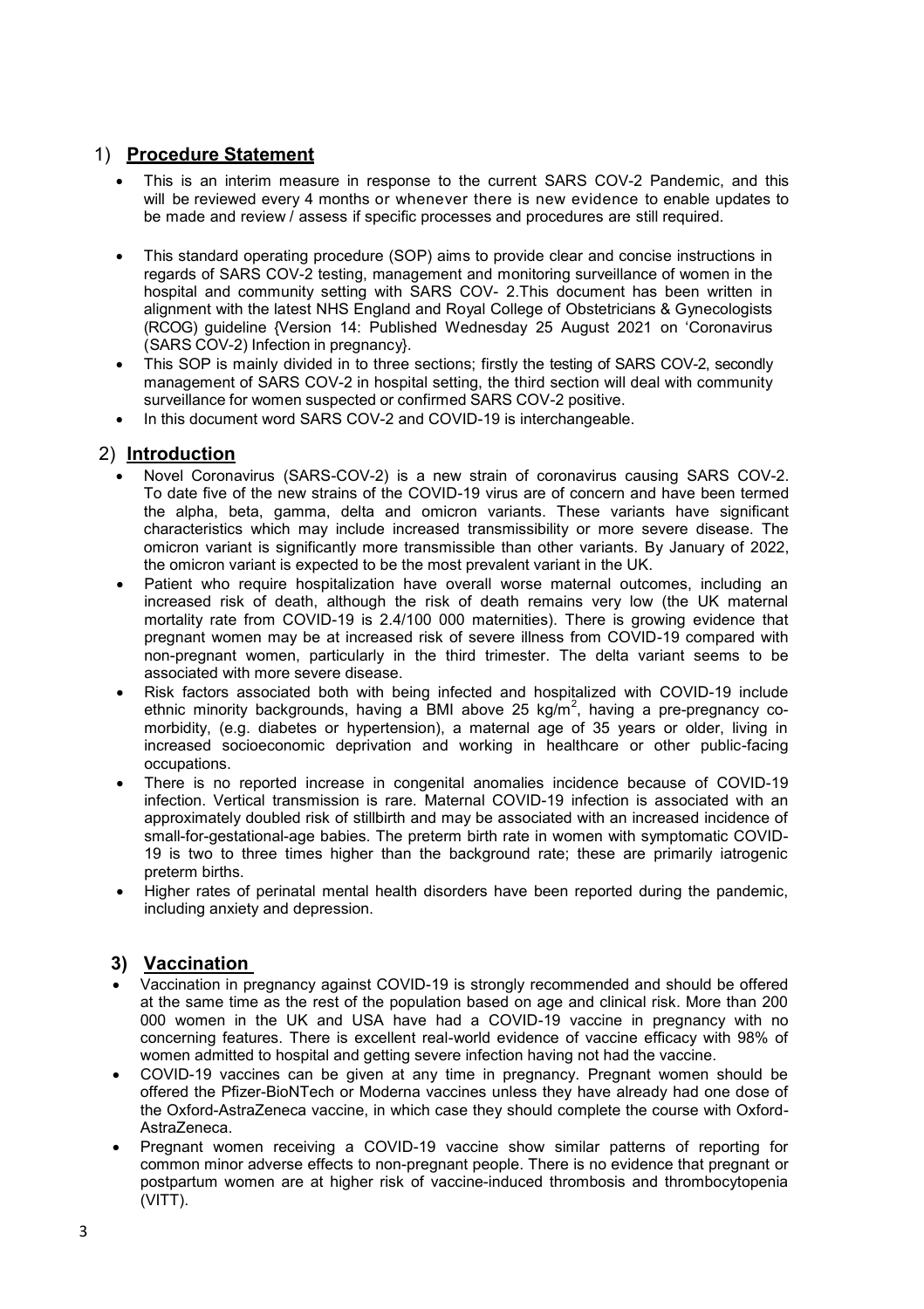- Breastfeeding women can receive a COVID-19 vaccine without having to stop breastfeeding. SARS-CoV-2 antibodies in neonatal cord blood and in breast milk have been found following COVID-19 infection in pregnancy, and it may therefore be that passive immunity is conferred. Vaccine-elicited antibodies have also been found in infant cord blood and breast milk following the administration of the COVID-19 vaccine. The degree of protection these antibodies confer to the neonate, however, is not known.
- Women in the immediate postpartum period should be offered vaccination in line with the general (non-pregnant) population.

#### Counselling for vaccination:

The RCOG Information sheet and decision aid can be used to aid counselling.

The following options are available to the pregnant woman: i) to receive vaccination against COVID-19 now, ii) to decline the vaccine, with the option of having it in future (either later in her pregnancy, or after the birth of her baby) once more information about the vaccine is available or iii) to decline to have the vaccine altogether. The following should be included in counselling.

- The benefits of vaccination: reduction in severe disease for a pregnant woman. Potential reduction in the risk of preterm birth associated with COVID-19. Potential reduction in transmission of COVID-19 to vulnerable household members. Potential reduction in the risk of stillbirth associated with COVID-19. Potential protection of the newborn from COVID-19 by passive antibody transfer.
- The risks of vaccination: minor local reaction (pain, redness or swelling at the injection site). Mild systemic adverse effects like fatigue, headache or myalgia, typically short-lived (less than a few days). Thrombotic adverse events following use of the Oxford-AstraZeneca or Janssen vaccines are extremely rare. There has been no evidence to suggest fetal harm following vaccination against COVID-19.
- The risks from COVID-19 if the pregnant woman declines vaccination: Maternal risks are that most women with COVID-19 in pregnancy will have no symptoms. However, some women will develop critical illness from COVID-19.The risk of severe illness from COVID-19 is higher for pregnant women than for non-pregnant women, particularly in the third trimester. There is consistent evidence that pregnant women are more likely to be admitted to an intensive care unit than non-pregnant women with COVID-19. Fetal risks are that symptomatic maternal COVID-19 is associated with a two to three time greater risk of preterm birth. Risk of severe illness particularly in women with medical conditions (hypertension, diabetes), body mass index above 30 kg/m2 and from ethnic minority.

#### 4) **Identification of at Risk Women**

All women who test positive for SARS COV-2 and are seen / admitted at BHH, GHH or Solihull sites will be referred to the COVID Surveillance Team (See section C).

## 5) **SARS COV-2 symptoms**

Most women who contract SARS COV-2 will only experience mild or moderate symptoms and recover relatively quickly. Symptoms described include:

- New continuous cough
- High temperature (Fever)
- Shortness of breath
- Headache
- Cold/Flu like symptoms
- Sore Throat
- Wheezing
- Loss of sense of smell and/or taste (Anosmia)
- Gastro intestinal disturbance

# 6) **Safeguarding**

RCOG highlights that within the general population this pandemic will inevitably increase levels of anxiety and recommends that women should be asked about mental health at every contact and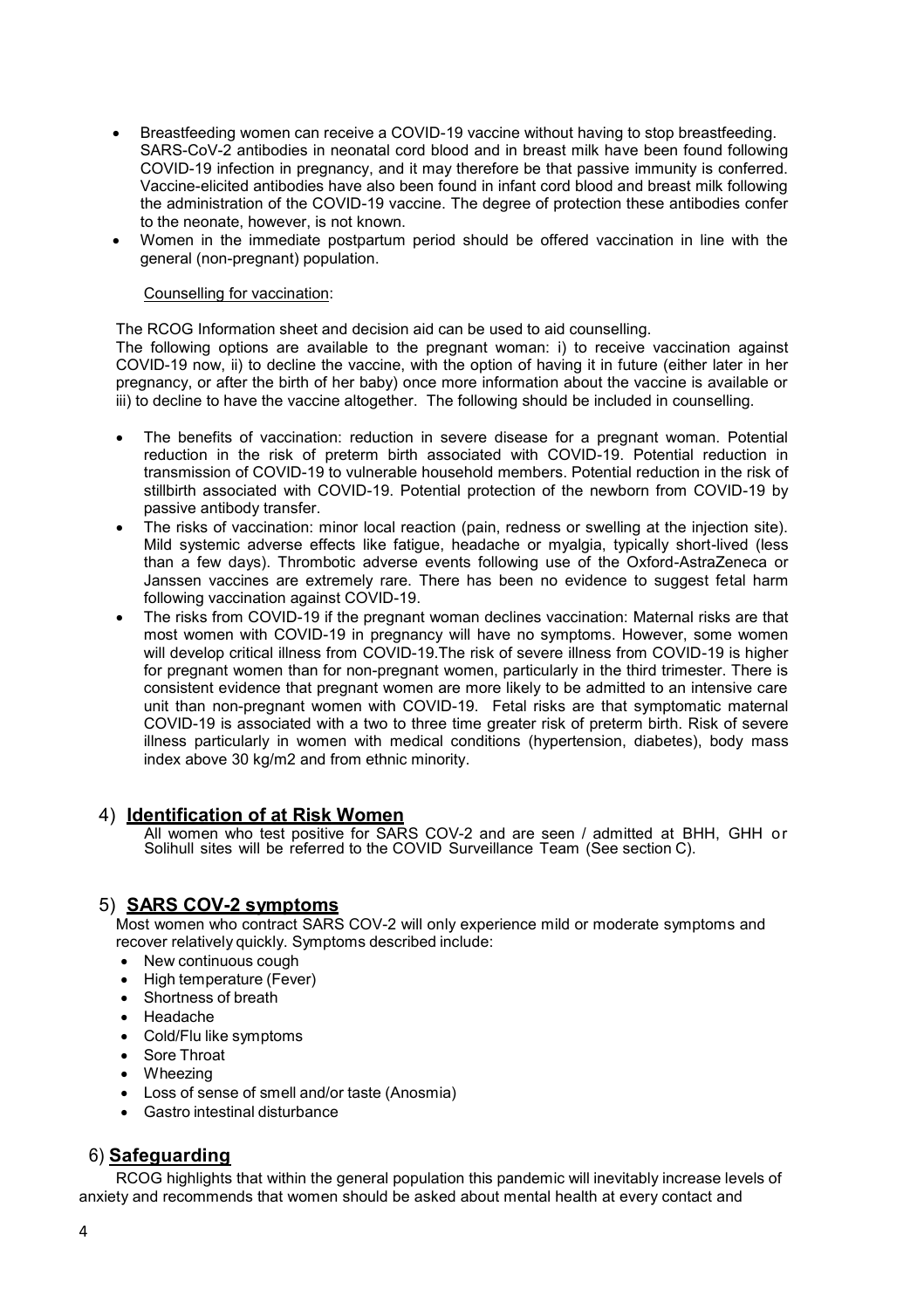signposted to resources to support them during this time. If any safeguarding concerns are identified women should continue to be referred to the appropriate services, please refer to the relevant UHB guidance/policy or contact the safeguarding team if further support is needed.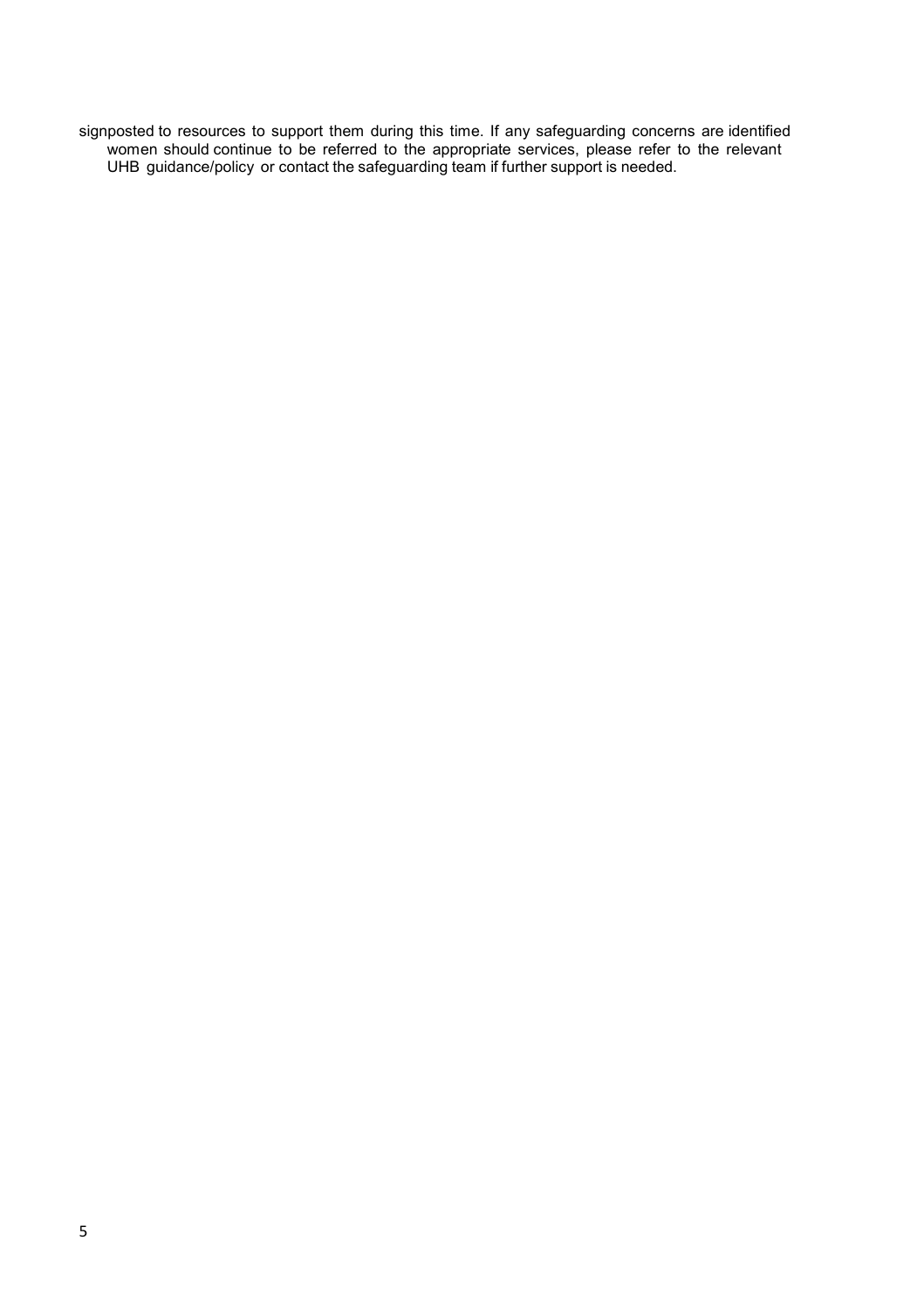# **Section A: Testing of SARS COV-2 in the Hospital setting**

### **Flow Chart 1: Process of COVID-19 testing of maternity inpatients**



6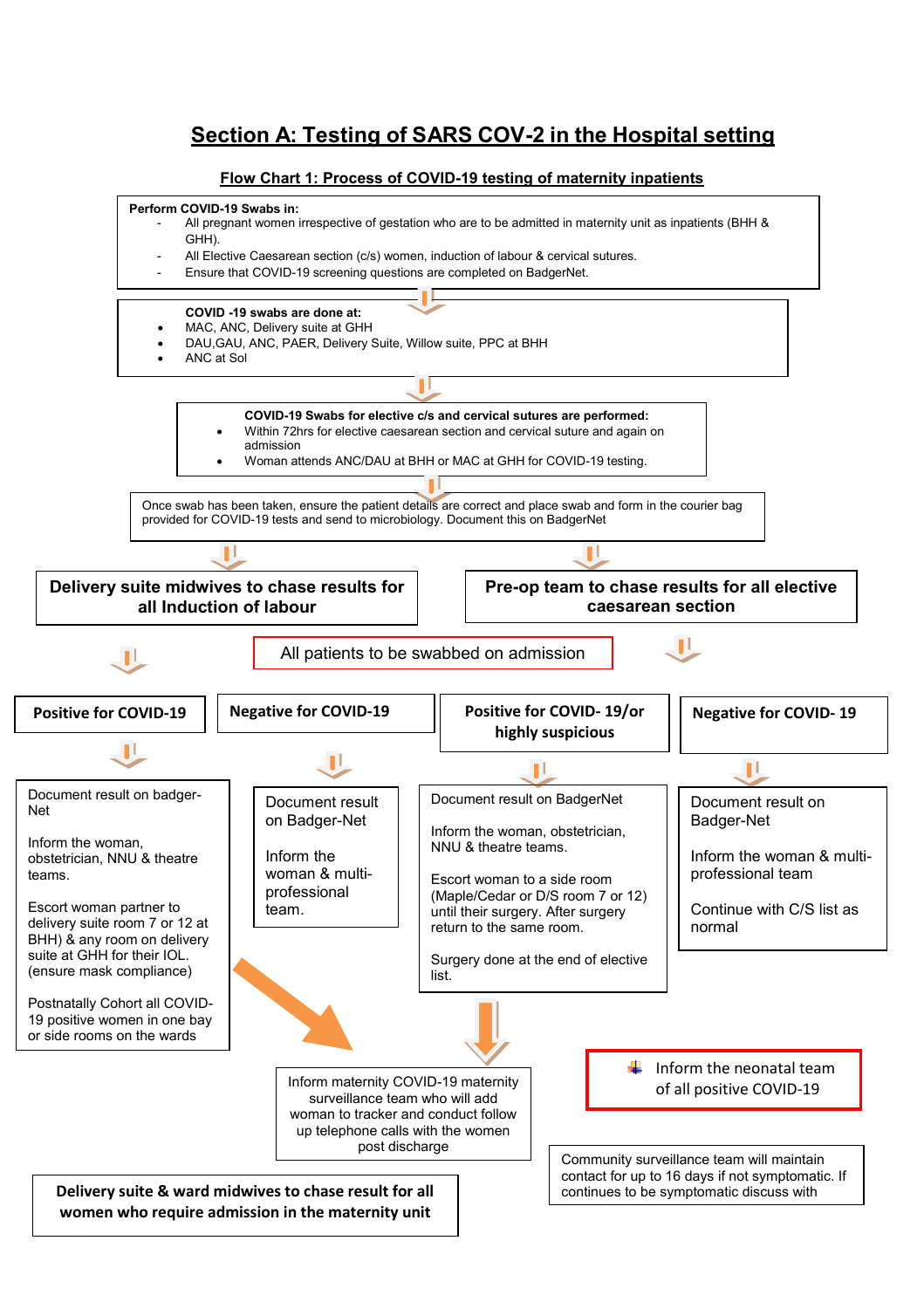NHS England has recommended the following should have COVID-19 swabs done regardless of whether they have symptoms.

- All women who are admitted in the maternity unit.
- All women who are having elective procedures (caesarean sections, cervical cerclage, induction of labour).
- Women who have previously tested negative but subsequently becomes symptomatic of COVID-19 must have a repeat test.
- For women who test negative on admission, repeat testing should be offered every 72 hours if they remain an inpatient.
- Women being discharged to a community care unit, e.g. mother and baby unit should be offered a test within 48 hours prior to discharge.

It is important to be aware of:

- COVID-19 testing is not compulsory thus a verbal consent must be obtained. The benefits and implications of testing should be explained to woman and documented on BadgerNet. Women who refused to have test, see section below 'For women without a recent valid test result including women who refused test or test result un-available)'.
- All women should receive Information about the SARS-CoV-2 test during her antenatal period via community midwife, and / or antenatal clinic (ANC). This will be sent automatically via BadgerNet Maternity notes at booking, 28/40 and 36/40.
- All women should be provided with patient information leaflet (appendix 1).

## **A.1: COVID-19-protected' elective pathway for elective caesarean section (C/S)**

- Woman must have a COVID-19 swab taken 2-3 days before the surgery at her pre-operative assessment together with her MRSA swabs. COVID-19 triage completed via communication section of Badger-net. Pre-operative assessment (Pre-Op) will take place in ANC at BHH & MAC at GHH.
- Women having their caesarean section on Monday or Tuesday will be asked to attend the DAU or MAC on Saturday or Sunday; an appointment time will be given to have their pre-op done as mentioned above. The test result for woman should be available allowing for careful planning of the caesarean list to accommodate the COVID-19 positive women at the end of the caesarean list, and ensure these women are admitted to side rooms or cohorted on the postnatal wards following surgery.

On the day of surgery**:** 

- Woman and birth partner arrives at Birmingham Heartlands Hospital at 07.30.
- MSW to check results of COVID-19 swabs.
- Women and her partner to be asked about symptoms of COVID-19: via the COVID-19 triage checklist (COVID-19 questionnaire per Badger-Net).
- If woman is COVID-19 positive or suspected then admit her to one of the side rooms on Maple or Cedar ward (if unavailable then room 7 or 12 on the delivery suite) until her surgery. COVID-19 positive woman should not be accompanied by her birthing partner as they should be isolating at home.
- Women who have symptoms of COVID-19, positive COVID-19 swab or result of swab not available should be scheduled at the end of the elective caesarean section list followed by full postoperative theatre clean.
- Deferral of elective maternity admissions is usually not safe or appropriate. However, where a woman receives a positive test result for SARS-CoV-2 prior to a planned admission, deferral of the admission should be considered by a senior clinician. Measures must be put in place to review fetal and maternal wellbeing where admission has been deferred.

For women without a recent valid test result including women who refused test or test result unavailable:

- Asymptomatic infection is not infrequent with COVID-19.
- Refusal to be swabbed may be indicative of lack of compliance with other COVID-19 safety measures, thus heightening the risk posed by the individual.
- Isolation in a side room is advisable for this cohort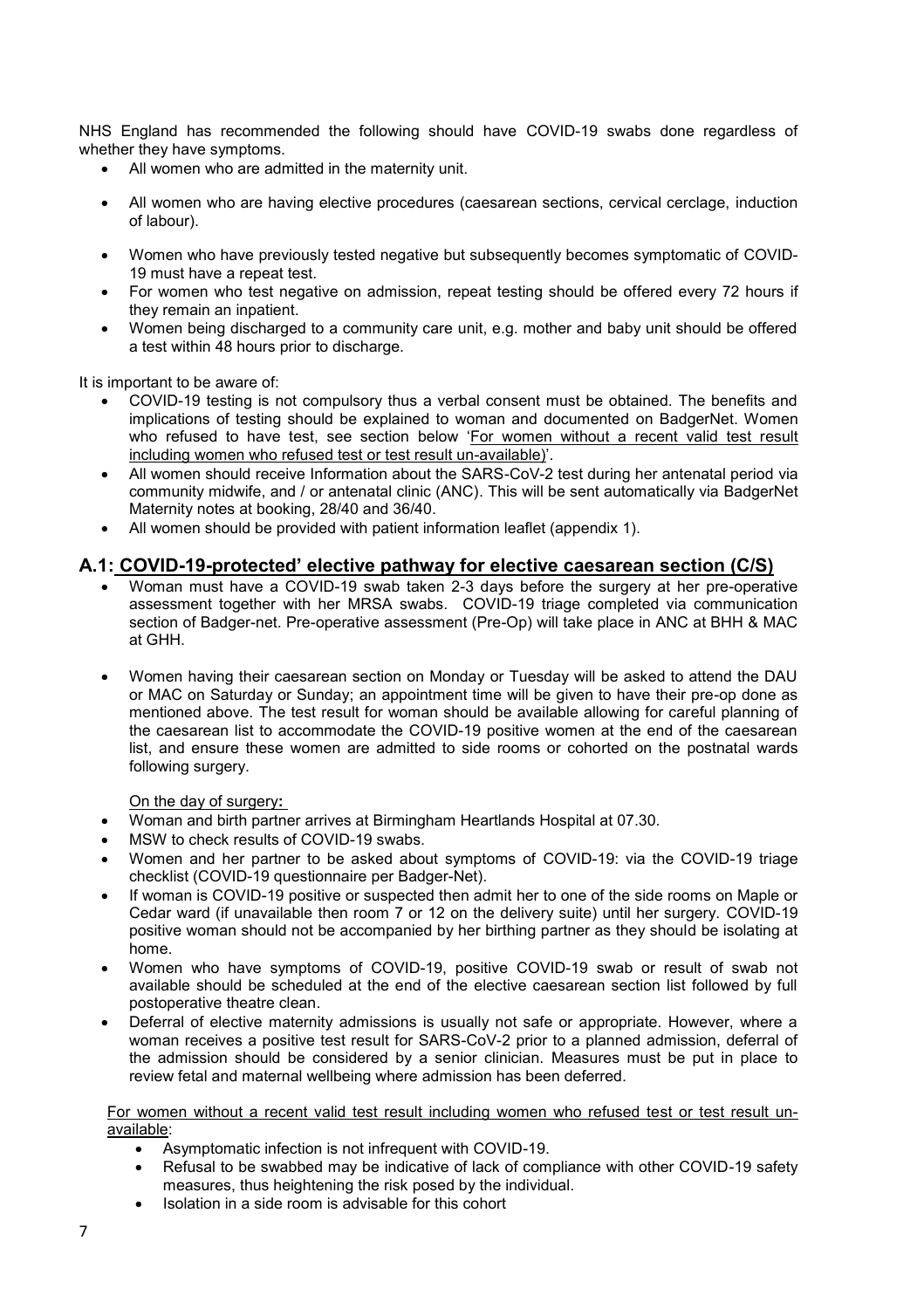- Schedule surgery for end of list if clinically acceptable
- For all women, appropriate PPE should be worn by staff per UHB PPE guideline.

## **A.2: 'COVID-19-protected' elective pathway for induction of labour (IOL)**

- All women who are having IOL should have COVID-19 swab taken before IOL.
- Midwives on the delivery suite should check the results of COVID-19 swab.
- Woman with positive result or suspected should have their IOL in dedicated labour room
- COVID-19 positive woman should not be accompanied by her birthing partner as they should be isolating at home.

# **A.3: General Pathway for testing all maternity inpatients for COVID-19** (flow chart 1)

- Women presented to assessment area e.g. PAER, MAC, DAU, ANC or delivery suite at Heartlands Hospital or at Good Hope Hospital the woman should be asked the SARS-CoV2 symptoms and the COVID-19 Triage questions completed on BadgerNet under communication.
- COVID-19 swab is taken. Once complete the midwife needs to document this under microbiology, tests on Badger-Net and the swab is to be sent in the appropriate carrier to microbiology.
- All positive COVID-19 results taken for all patients are to be forwarded onto the COVID-19 Surveillance Team via e-mail [CovidMaternitySurveillance@uhb.nhs.uk](mailto:CovidMaternitySurveillance@uhb.nhs.uk)
- The COVID-19 Surveillance team will make contact with the lady once she is discharged home
- Ensure Community Midwife is informed of positive result.

# **Section B: Management of SARS COV-2 in the Hospital setting**

# **B.1: Antenatal care in Antenatal Clinic (ANC)**

- ANC on all three sites; Heartlands, Good Hope and Solihull (HGS) will be Consultant led as per ANC guidelines.
- Women of BAME background, or with other risk factors such as hypertension, diabetes or raised BMI, should be advised that they may be at higher risk of complications of SARS COV-2; we advise they seek advice without delay if they are concerned about their health.
- Increase telecommunication ANC appointment: Appointments where physical examination is not required and where there are no additional risk factors are most appropriate to be conducted by virtual means.
- Missed appointments should be reviewed and either rescheduled if a face-to face review is necessary or converted to a remote appointment, in line with the maternity services DNA Policy [Management of Maternity Patients who DNA Scheduled Appointments](http://sharepoint/policies/Procedures/Management%20of%20Maternity%20Patients%20Who%20DNA%20Scheduled%20Appointments%20(HGS%20Only)%20UHB.pdf)
- Some appointments will be maintained in hospital setting particularly USS appointments, GTT, pre-op, and follow-up in DAU & MAC.
- The NICE recommended schedule of antenatal care should be offered in full wherever possible. These appointments should be offered in person as far as possible, with particular attention to those from BAME communities or those living with medical, social or psychological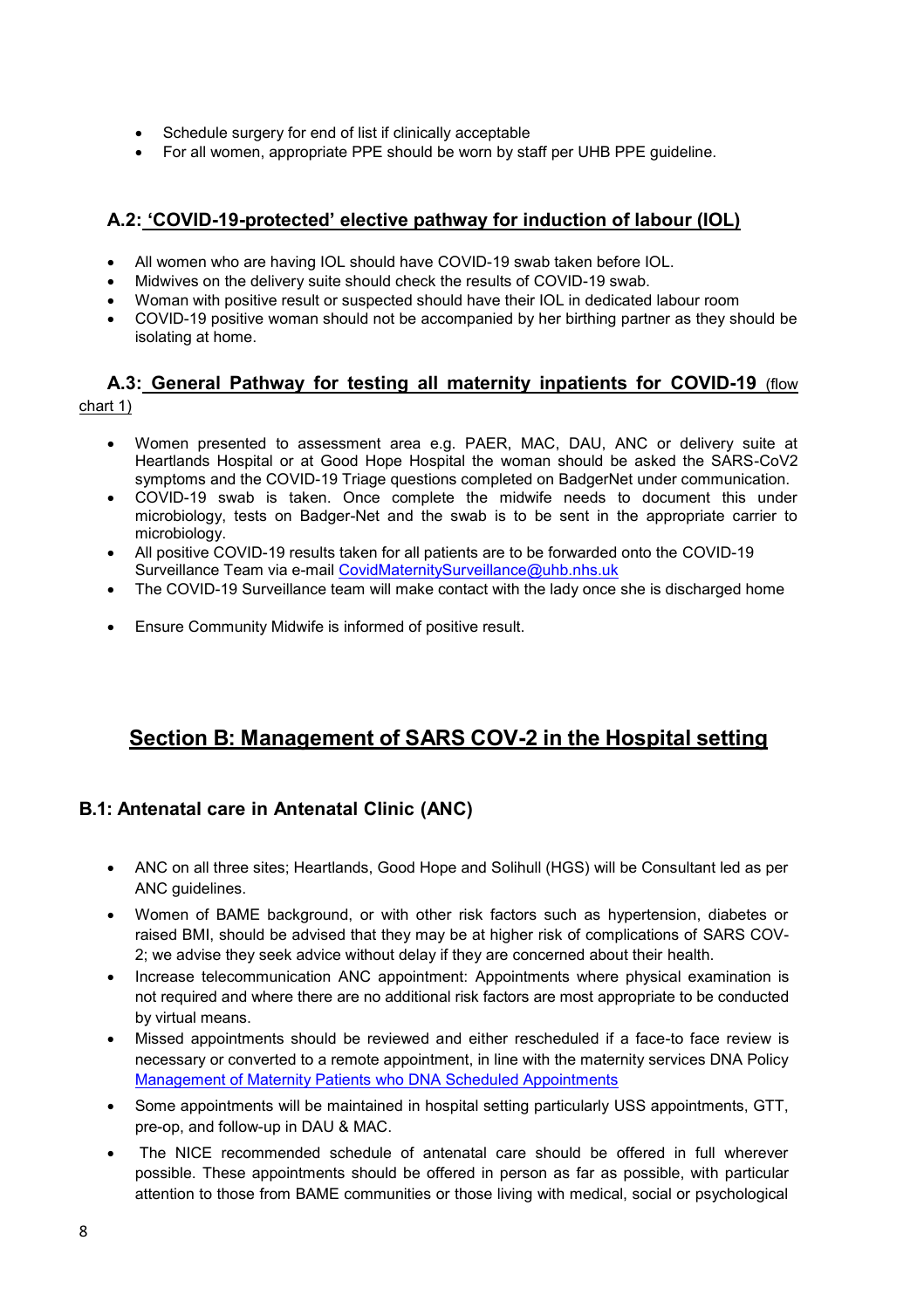conditions and safeguarding concerns that make them higher risk [Antenatal Care including](http://sharepoint/policies/Guidelines/Antenatal%20care%20including%20booking%20and%20risk%20assessment%20pathway%20-%20v5.1.pdf)  [Booking and Risk Assessment Pathway](http://sharepoint/policies/Guidelines/Antenatal%20care%20including%20booking%20and%20risk%20assessment%20pathway%20-%20v5.1.pdf)

- Open access for pregnant women to day assessment and triage services should be maintained. Women should be actively encouraged to attend if they have concerns about their or their baby's wellbeing.
- Women should be advised that vaccination against COVID-19 & influenza is safe at all gestations of pregnancy.
- Women with mild-moderate symptoms are advised to self-isolate at home, according to government guidelines.
- For women who have recovered from a period of serious or critical illness with COVID-19 requiring admission to hospital for supportive therapy, ongoing antenatal care should be planned together with a consultant obstetrician prior to hospital discharge.
- Women who required hospital admission for symptomatic confirmed COVID-19 should be offered a fetal growth scan 14 days following hospital admission.
- For otherwise low risk women who test positive for SARS-CoV-2 within 10 days prior to birth but are asymptomatic and wish to give birth at home or in a midwifery-led unit, it is recommended that an informed discussion around place of birth takes place with the midwife.
- Telephone Consultation:
	- $\triangleright$  Prior to calling, ensure BadgerNet notes are reviewed thoroughly (including any history of DNAs or Safeguarding concerns)
	- $\triangleright$  Ensure the following have been completed:
		- Thorough medical history
		- Antenatal Management Plan
		- Growth chart
	- $\triangleright$  Note recent trends in observations (BP, urinalysis, fetal growth etc)
	- $\triangleright$  Ensure thorough documentation on BadgerNet to include follow up plan
	- $\triangleright$  Ensure the lady is aware of her next cmw appointment
- Previous Caesarean Section:
	- $\triangleright$  Conversation regarding mode of delivery can be discussed over the phone. Make sure there is an appropriate follow up with the community midwife.
- $\triangleright$  If opted for vaginal birth after caesarean (VBAC): provide appropriate consultation and advice, ensure clear documentation on BadgerNet. Arrange a telephone follow up appointment at 40 weeks to discuss & doctor to arrange induction of labour (IOL) if not delivered.
- $\triangleright$  If opted for Caesarean Section (C/S); provide appropriate consultation and advice backed up with clear documentation on BadgerNet. Discuss sterilization and document on the BadgerNet. Doctor to complete elective C/S proforma & give it to ANC clerk to book her Caesarean section (LSCS) date and also arrange pre-op appointment 2 days prior to her LSCS for SARS COV-2 (COVID-19) swab and also MRSA swabs, bloods and consent. Send appointment via post and document on BadgerNet
- o At pre-op: consent (also check any additional procedures she is having such as sterilization, oophorectomy etc.), omeprazole to be given, MRSA swabs, SARS COV-2 (COVID-19) swabs and bloods done.
	- High risk patients such as mild pregnancy induced hypertension (PIH); pre-eclampsia (PET) etc. will require frequent blood pressure (BP) & urinalysis. These patients may need to come in ANC unless the community midwife (CMW) is happy to do the observation on weekly basis and escalate to delivery suite of any abnormal findings. Note: CMW are assisting in ensuring

 $\triangleright$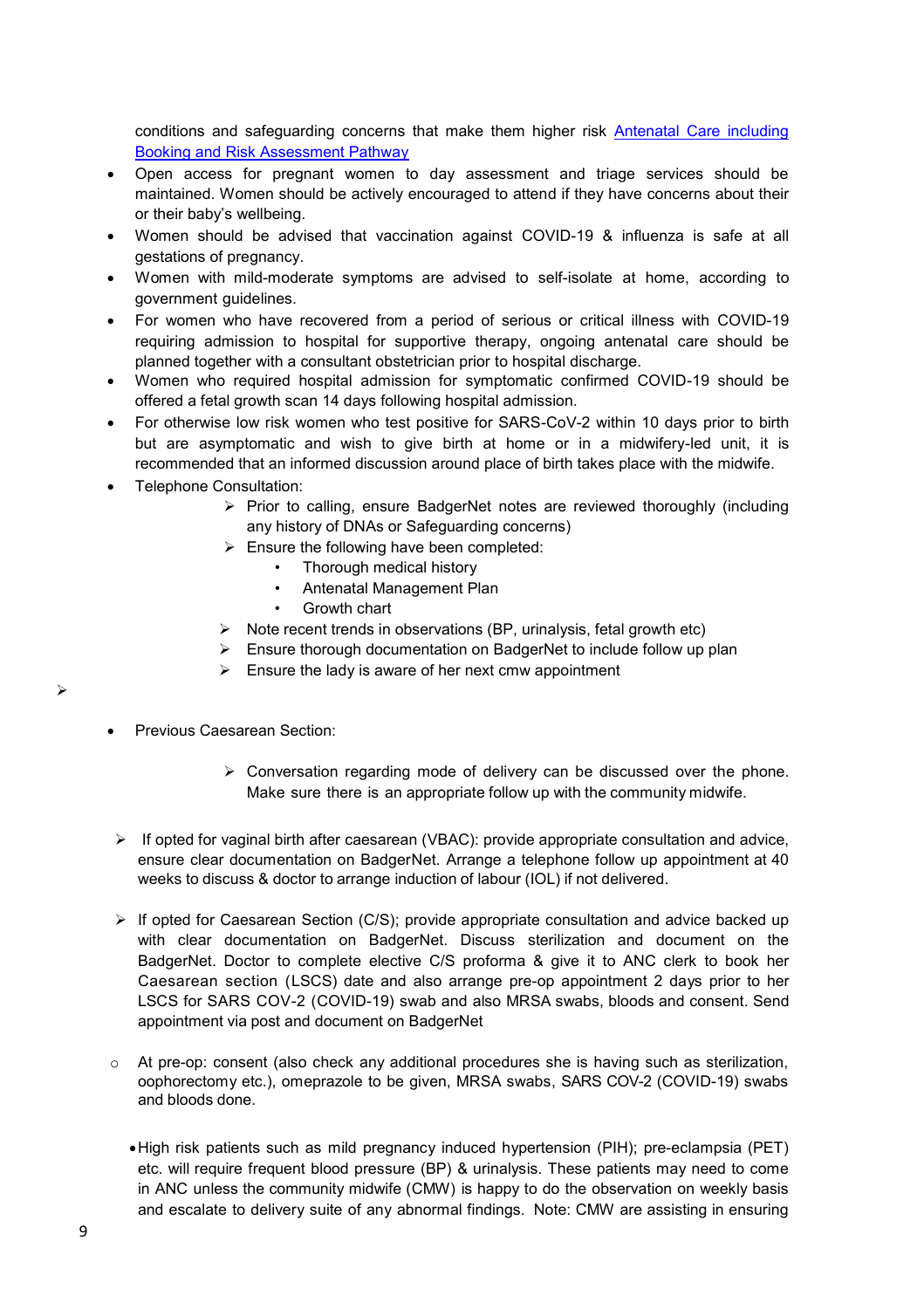care delivered in the safest setting therefore will assist wherever possible to undertake necessary observations. Should they need to come to ANC, they should be seen at the end of clinic.

- Specialised joint obstetrics clinics: neurology, diabetes, haematology, rheumatology, respiratory, renal, preterm prevention clinic (PPC), fetal medicine clinics will be left to discretion of the clinician who is running the particular clinic.
- Continuity of carer should be maintained wherever possible, particularly where this is offered to women from vulnerable groups who may also be at greater risk from SARS COV-2

#### Diabetic Clinics

Pregnant women with pre-existing diabetics & gestational diabetes mellitus (GDM) who have SARS COV-2 have additional risk and hence they should also be seen in antenatal clinic on the day of their scan.

- Appropriate screening for diabetes in pregnancy should be provided, following NICE guidance as far as possible.
- Pregnant women with SARS COV-2 infection appear to have a greater risk of hyperglycaemia and ketones with or without a known diagnosis of diabetes. SARS COV-2 disease precipitates atypical presentations of diabetes emergencies (e.g. mixed diabetic ketoacidosis (DKA) & hyperosmolar states).
- Blood glucose should be checked in everyone on admission plus a blood ketones check in those with known diabetes and everyone with capillary glucose over 12mmol/L.
- Routine appointments for women with suspected or confirmed SARS COV-2 (growth scans, HbA1C and random blood sugar (RBS), antenatal community or secondary care appointments) should be delayed until after the recommended period of self-isolation. Women should be advised that during this time of isolation if she has any concerns for her own wellbeing or that of her baby specifically fetal movements she should seek urgent medical advice by calling the Delivery suite where she is booked to have her baby. Advice to attend more urgent prearranged appointments (fetal medicine surveillance, high risk maternal secondary care) will require a senior decision on urgency and potential risks/benefits.

#### **B.2: Suspected SARS COV-2 Women presenting at the Maternity Unit;**

Open access for pregnant women to day assessment and triage services should be maintained. Women should be actively encouraged to attend if they have concerns about their or their baby's wellbeing.

Women who contact the delivery suite with symptoms unrelated to pregnancy, such as severe shortness of breath should be directed to the Accident and Emergency departments using 999 ambulances if necessary. If admission is necessary they are to be cared for on the designated SARS COV-2, wards within the Trust. This allows for the woman to be cared for in an area where there is rapid access to specialised intervention and infectious diseases expertise and respiratory support if required.

**At Heartlands Hospital (BHH):** If a woman requires a medical assessment, she should be asked to alert a member of maternity staff to their attendance when on the hospital premises by telephone. Women are met at the main entrance of the Princess of Wales (POW) by a staff member wearing appropriate personal protective equipment (PPE). Woman should be given a surgical facemask to wear and escorted to delivery suite (room 7 or 12). This may also include a designated space which will operate as a SARS COV-2 (COVID-19) assessment area or a SARS COV-2 (COVID-19) Ward).

Women who are presenting at the doors of Delivery suite to be asked the screening questions as listed above by the ward clerk through the closed glass window. If positive to questions, labour ward coordinator to be informed and escort woman with surgical facemask to delivery room 7 or 12, the designated space which will operate as a SARS COV-2 (COVID-19)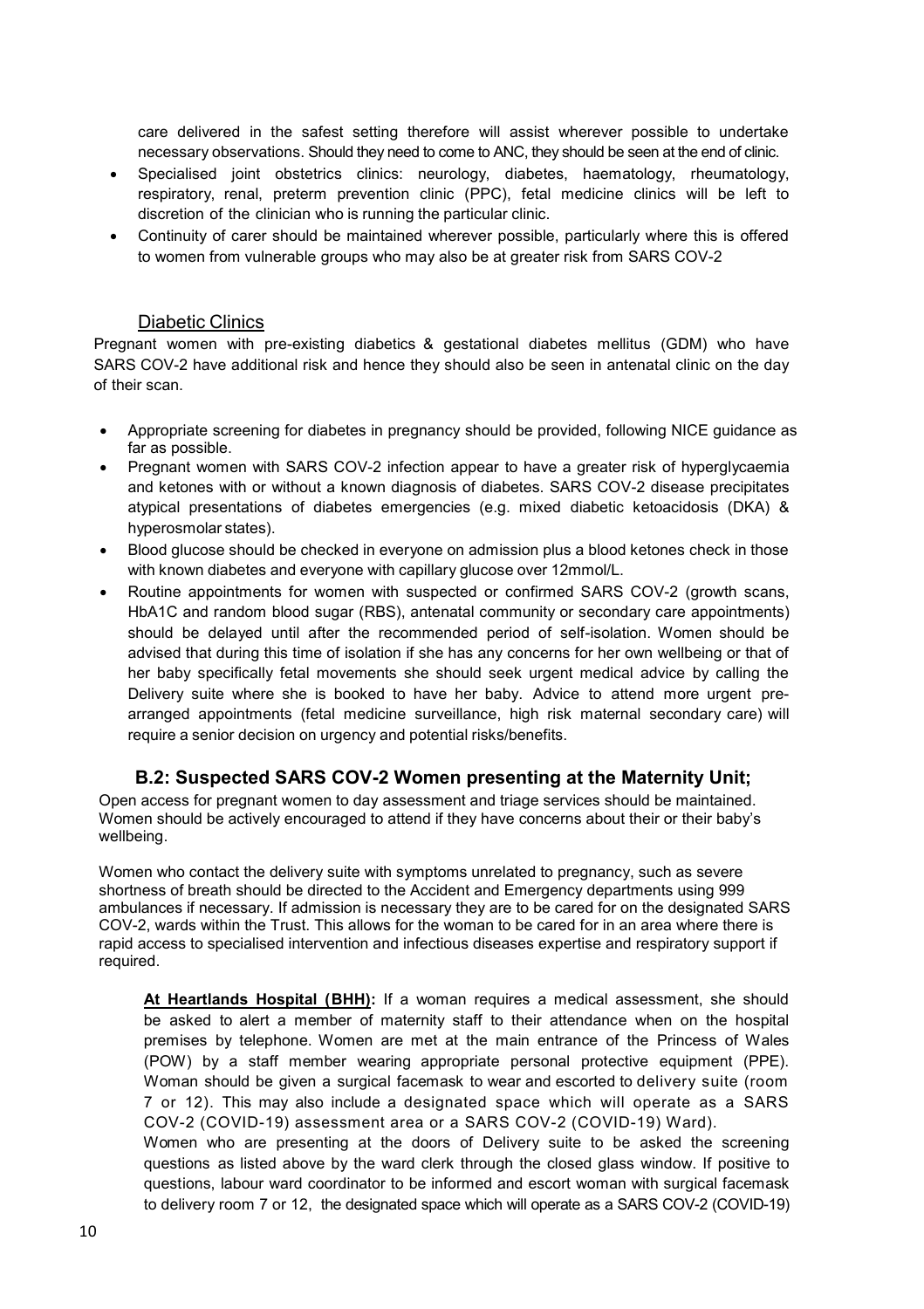assessment area or the SARS COV-2 (COVID-19) Ward. The staff member **must** wear appropriate PPE.

**At Good Hope (GHH):** Triage calls are taken in MAC, screening questions asked as above.

Suspected or confirmed cases are met at the main entrance of Fothergill by staff wearing appropriate PPE and escorted to delivery suite, using the lift. Surgical facemask must be given to woman to wear. Any woman with suspected of confirmed SARS COV-2 will be seen on Delivery suite in room 7 or 8**.** 

All Low risk birth: women who have SARS COV-2 symptoms will have consultant led care.

# **B.3: Admission to Hospital of a Woman with Suspected or Confirmed SARS COV-2:**

In the event of a pregnant woman attending with an obstetric emergency with unknown COVID-19 status or being suspected or confirmed to have SARS COV-2, maternity staff must follow the Trust PPE procedure. This can be time consuming and stressful for women and staff. Once PPE is in place, the obstetric emergency should be dealt with as the priority.

Initial investigation and differential diagnosis

• Pregnant and postpartum women presenting with COVID-19 should be investigated and treated the same as non-pregnant women unless there is a clear reason not to do so. Women with suspected COVID-19 should be treated as if positive until test results are available.

• The decision for admission or for self-directed care at home depends on the overall clinical picture. Care at home should include clear 'safety netting advice' and in some instances this may involve home monitoring of oxygen saturation levels.

• Women presenting with a fever which may suggest COVID-19, clinicians should not assume that all pyrexia is because of COVID-19. The possibility of bacterial infection should be considered and a full sepsis screen performed in line with the UK Sepsis Trust Sepsis Screening and Action Tool and intravenous (IV) antibiotics administered when appropriate. Bacterial (rather than viral) infection should be considered if the white blood cell count is raised (lymphocytes are usually low with COVID-19) and antibiotics should be commenced.

• Radiographic investigations should be performed as for the non-pregnant adult; this includes chest X-ray and computerised tomography (CT) of the chest. Chest imaging should not be delayed because of concerns of possible maternal and fetal exposure to radiation, as maternal wellbeing is paramount.

• A diagnosis of pulmonary embolism or heart failure should be considered for women presenting with chest pain, worsening hypoxia or a respiratory rate above 20 breaths/minute (particularly if there is a sudden increase in oxygen requirements), or in women whose breathlessness persists or worsens after expected recovery from COVID-19. Additional tests to investigate for possible differential diagnoses, including electrocardiogram, echocardiogram, CT pulmonary angiogram, ventilation perfusion lung scan, should be considered. The possibility of myocardial injury should be considered. Disseminated intravascular coagulation can also occur, with prolonged prothrombin time and activated partial thromboplastin time, and low fibrinogen levels.

- If a woman is admitted to a non-maternity ward, the Consultant Obstetrician, and Delivery Suite Co-coordinator should be informed of the woman's admission to Hospital.
- A consultant in obstetrics and gynaecology should review all pregnant and recently pregnant women with suspected or confirmed COVID-19 who are in hospital at least daily review, particularly if they are admitted to a bed outside of the maternity unit. Women who are admitted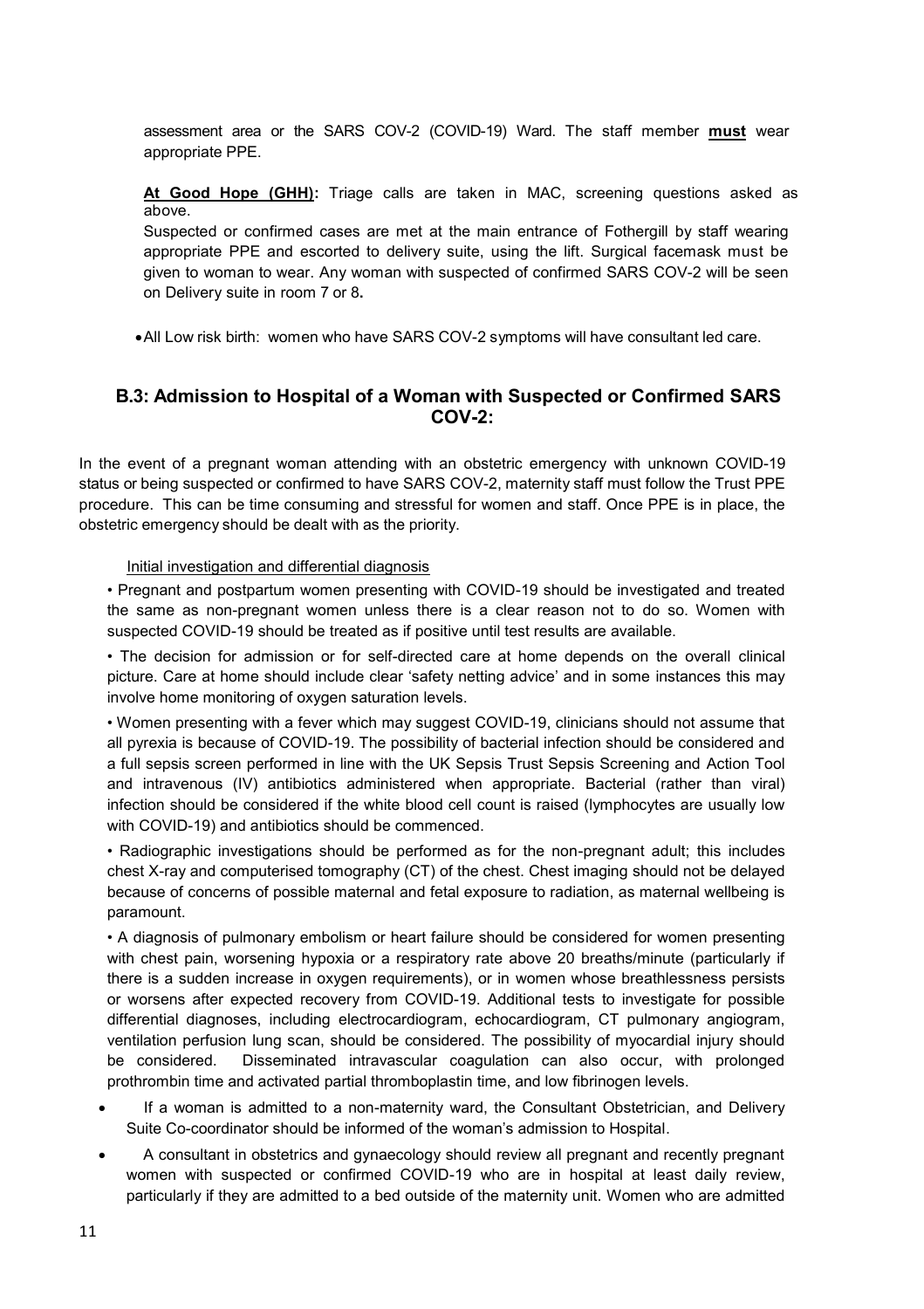to non-maternity wards (outliers) are to be reviewed daily by obstetric and midwifery teams. This includes ensuring assessment of fetal well-being using a cardiotocography (CTG) when indicated.

 Women should be continually risk assessed for COVID-19. Any woman who has previously tested negative but subsequently becomes symptomatic should be re-tested immediately. Women should have a COVID-19 test every 72 hours while an inpatient.

Patient deterioration and escalation

 A woman's care should be **Urgently escalated via SBAR to the consultant obstetrician and consultant anaesthetist if any of the following signs of decompensation develop:**

- o increasing oxygen requirements or fraction of inspired oxygen (FiO2) above 35%.
- $\circ$  If oxygen saturations are less than 94% on air and requiring supplemental O2 to maintain saturation 94% or above
- o increasing respiratory rate despite oxygen therapy of, or above, 25 breaths/ minutes.
- $\circ$  reduction in urine output when this is being monitored.
- o acute kidney injury (serum creatinine levels above 77 μmol/l in women with no pre-existing renal disease).
- o drowsiness, even if the oxygen saturations are normal

 Patient should have hourly observations, including heart rate, respiratory rate and oxygen saturation

The priority for medical care should be to stabilise the woman's condition with standard therapies. An urgent MDT meeting should be arranged for any un-well woman with suspected or confirmed COVID-19. This includes women who are requiring oxygen to maintain saturations between 94% and 98%, women with a respiratory rate above 25 breaths/ minute and women with a heart rate greater than110 beats/minute. MDT should involve a consultant obstetrician, consultant anaesthetist, midwife-in-charge, consultant neonatologist, neonatal nurse-in-charge, intensivist responsible for obstetric care, a respiratory physician and the infection control team.

#### **Critical care support can be initiated in a variety of settings. Delay caused by bed pressures in a critical care unit is not a reason to postpone critical care.**

Treatment for pregnant, or recently pregnant, women with COVID-19

- Oxygen should be titrated to target saturations to 94–98%. Using escalation through nasal cannula, face mask, venturi mask, non-rebreathe mask, non-invasive positive airway pressure (e.g. CPAP), intubation and IPPV, and ECMO as appropriate. Referrals to the NHS ECMO service should be made for pregnant women or women post pregnancy using the same criteria as for other adult patients.
- Proning should be strongly considered. Although evidence is limited there are reports that this is feasible (with appropriate padding) up to at least 28 weeks of gestation. Proning may be difficult / impossible to achieve in the pregnant woman. As an alternative, the pregnant woman can be placed in complete lateral position (lateral decubitus position). The proning teams should be used to assist with the turns and the frequency of these turns determined by the proning protocols. Consultation with tissue viability specialists should be sought and a clear plan made on the patients record.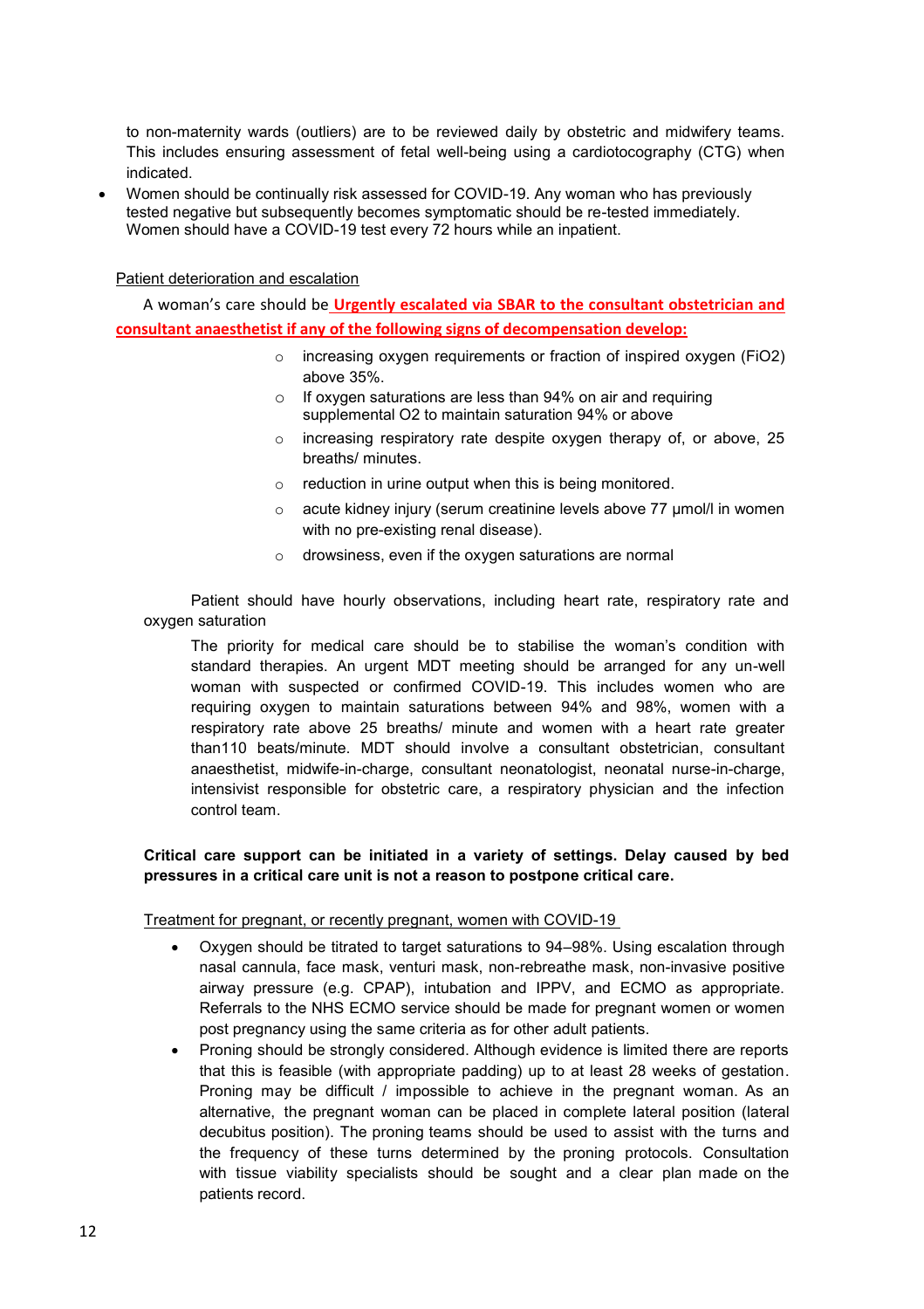- Given the association of SARS COV-2 with acute respiratory distress syndrome, women with moderate to severe symptoms of SARS COV-2 should be monitored using hourly fluid input/output charts. Efforts should be targeted towards achieving neutral fluid balance in labour, in order to avoid the risk of fluid overload pulmonary oedema.
- Antibiotics should be commenced at presentation if there is clinical suspicion of bacterial infection or sepsis. Clinicians should remain open to the possibility of another coexisting condition. There should be no delay in the administration of therapy that would usually be given in maternity care (e.g. IV antibiotics in woman with fever and prolonged rupture of membranes).
- These women are at increased risk of VTE and should be prescribed LMWH prophylaxis unless contraindicated. If LMWH contraindicated or the woman is postsurgery, TEDS / flowtrons or GEKO should be used- please refer to Thromboprophylaxis section of this policy.
- Thrombocytopenia may be associated with severe COVID-19. For women with thrombocytopenia (platelets less than 50 × 109/L) aspirin and LMWH thromboprophylaxis should be discontinued and haematology advice sought. The use of mechanical aids (such as intermittent pneumatic compression) should be used if LMWH therapy is contraindicated or paused secondary to thrombocytopenia
- When aspirin has been prescribed as prophylaxis for pre-eclampsia and there is evidence of thrombocytopaenia, it should be discontinued for 10 days after positive PCR for SARS-CoV-2 infection following discussion with senior obstetrician (as this may increase the bleeding risk in women who develop COVID-19 associated thrombocytopenia).
- Corticosteroid therapy should be given for 10 days or up to discharge, whichever is sooner, for women who are unwell with COVID-19 and requiring oxygen supplementation or ventilatory support. oral prednisolone 40 mg once a day, or IV hydrocortisone 80 mg twice daily, for 10 days or until discharge. If steroids are indicated for fetal lung maturity, 9.9mg intramuscular dexamethasone given 12 hours apart in addition to above regimen.
- Strongly consider interleukin-6 receptor antagonist (Tocilizumab or Sarilumab). There is currently no evidence that tocilizumab is teratogenic or fetotoxic. For women who have hypoxia systemic inflammation, the use of interleukin-6-recepto antagonist should be strongly considered.
- Strongly consider monoclonal antibodies in patients who are COVID antibody negative.
- Remdesivir may be considered but Hydroxychloroquine, lopinavir / ritonavir and azithromycin have been shown to be ineffective in treating COVID-19 infection and should not be used.

Timing of Delivery in SARS COV-2 or Suspected SARS COV-2 Women with Significant Respiratory Compromise

 For pregnant women in the third trimester who are unwell, an individualised assessment should be undertaken by the MDT to decide whether emergency caesarean birth or IOL should be performed, either to facilitate maternal resuscitation (including the need for prone positioning) or because of concerns regarding fetal health. If maternal stabilisation is required before delivery can be undertaken safely, this is the priority. If urgent intervention for birth is indicated for fetal reasons, then birth should be expedited as for usual obstetric indications, as long as the maternal condition is stable. Above signs (under patient deterioration and escalation) are possible indicators for urgent intervention for birth. If urgent intervention for birth is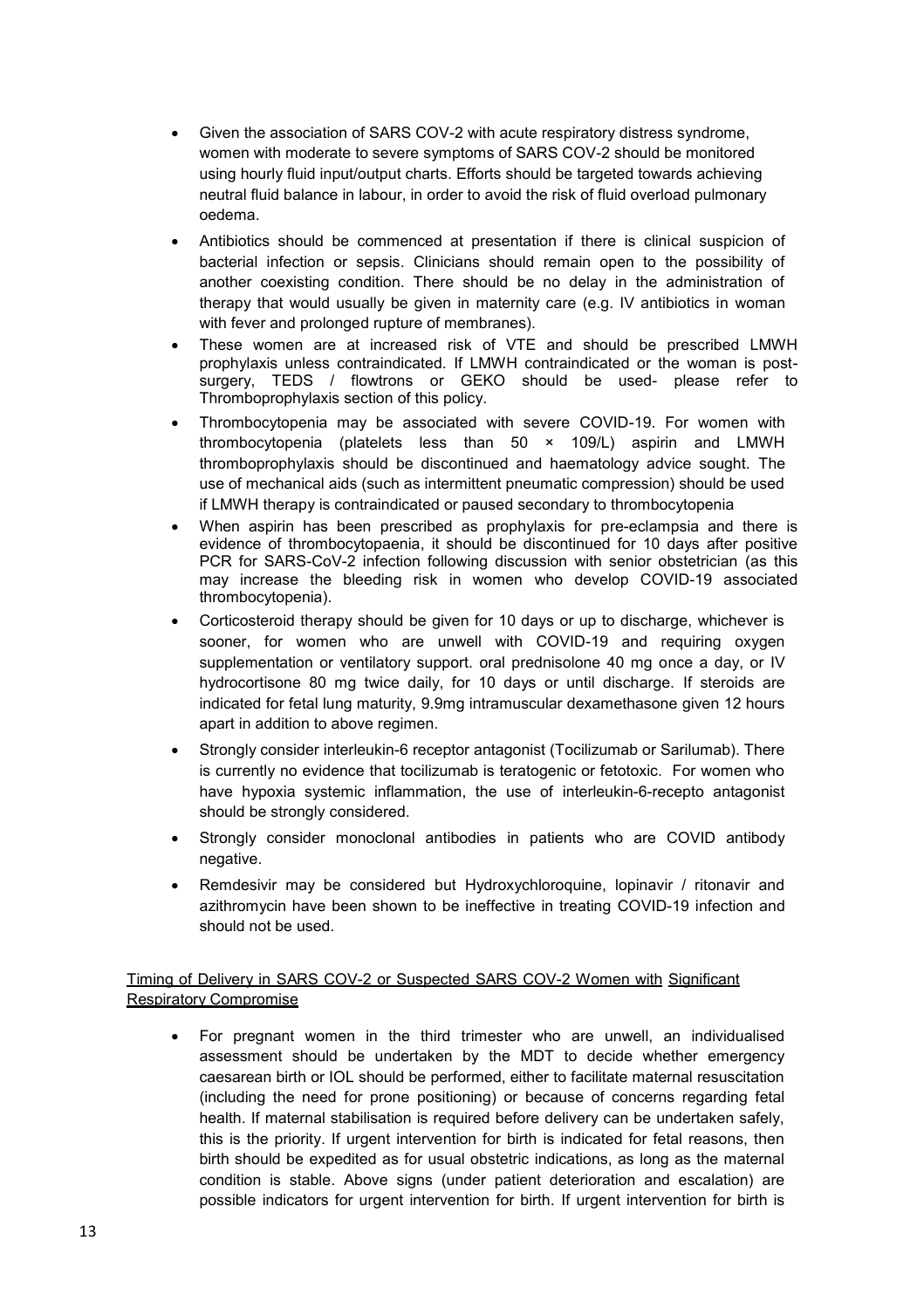indicated for fetal reasons, then birth should be expedited as for usual obstetric indications, as long as the maternal condition is stable.

 Caesarean section will usually be the most appropriate mode of birth particularly below 34 weeks.

> 1) 34 weeks + 0 days or more: expedite delivery as this may improve oxygenation and avoid the need for ventilation. Consider steroids for fetal lung maturation as per Preterm Guideline (link to be added once ratified)

> 2) 28+0 – 33+6 weeks: consider administration of antenatal corticosteroids. If respiratory symptoms are worsening then do not delay delivery for steroid administration. Give MgSO4 cover for fetal neuroprotection.

> 3) 22+0 - 27+6 weeks, in the absence of an obstetric reason for immediate delivery, give antenatal corticosteroids as above and employ appropriate respiratory support in the correct clinical environment. If respiratory support fails to maintain oxygenation, individualise care involving the woman regarding delivery with MgSO4 cover for fetal neuroprotection OR intubation and ventilation to assess response before moving to delivery with MgSO4 cover for fetal neuroprotection.

> 4) Below 22 weeks gestation the benefits of emptying the uterus to relieve aortocaval compression and decrease oxygen requirements are less pronounced.

#### If patient is ventilated:

- Patient must be reviewed daily on ITU by Consultant Obstetrician and Intensivist in view to expedite delivery if clinically deteriorating.
- If oxygenation is being maintained, continue the pregnancy and await recovery.
- Avoid respiratory acidosis and aim to keep pH>7.3 (to protect the fetus).
- Patients at 20 weeks gestation or more should be nursed with left lateral tilt using a wedge under the pelvis.
- Irrespective of gestation, if oxygenation of the mother cannot be maintained (indicated by PaO2 less than 8kPa even on FiO2 0.8 and alternative therapies such as position change or there is reduced lung compliance affecting CO2 clearance (as indicated by PaCO2 above 8kPa or ph less than 7.3) despite optimizing ventilator settings, consider expediting delivery in maternal interests (if the gestation is between  $23+0 - 33+6$  weeks administer MgSO<sub>4</sub>). Do not delay delivery for antenatal corticosteroids.
- Ensure that communication with partners and families, including via an interpreting service if necessary and facilitating visits between women and their partners is a priority when women are critically ill.

#### Induction of Labour

- Women should be admitted into an isolation room for the entirety of their labour if possible. At Princess of Wales (POW), admit in room 7, 12 or 2 bed Induction bay, with other bed blocked (toilet is outside the room and needs to be cordoned off), ideally deliver in that room.
- At Good Hope Hospital (GHH): Inductions of labour to be admitted onto delivery suite into a single use room.

#### Care during labour for mild, moderate & severe suspected or confirmed SARS COV-2 women

- Birth in hospital should be recommended
- Low risk women who test positive for SARS-CoV-2 within 10 days prior to birth who are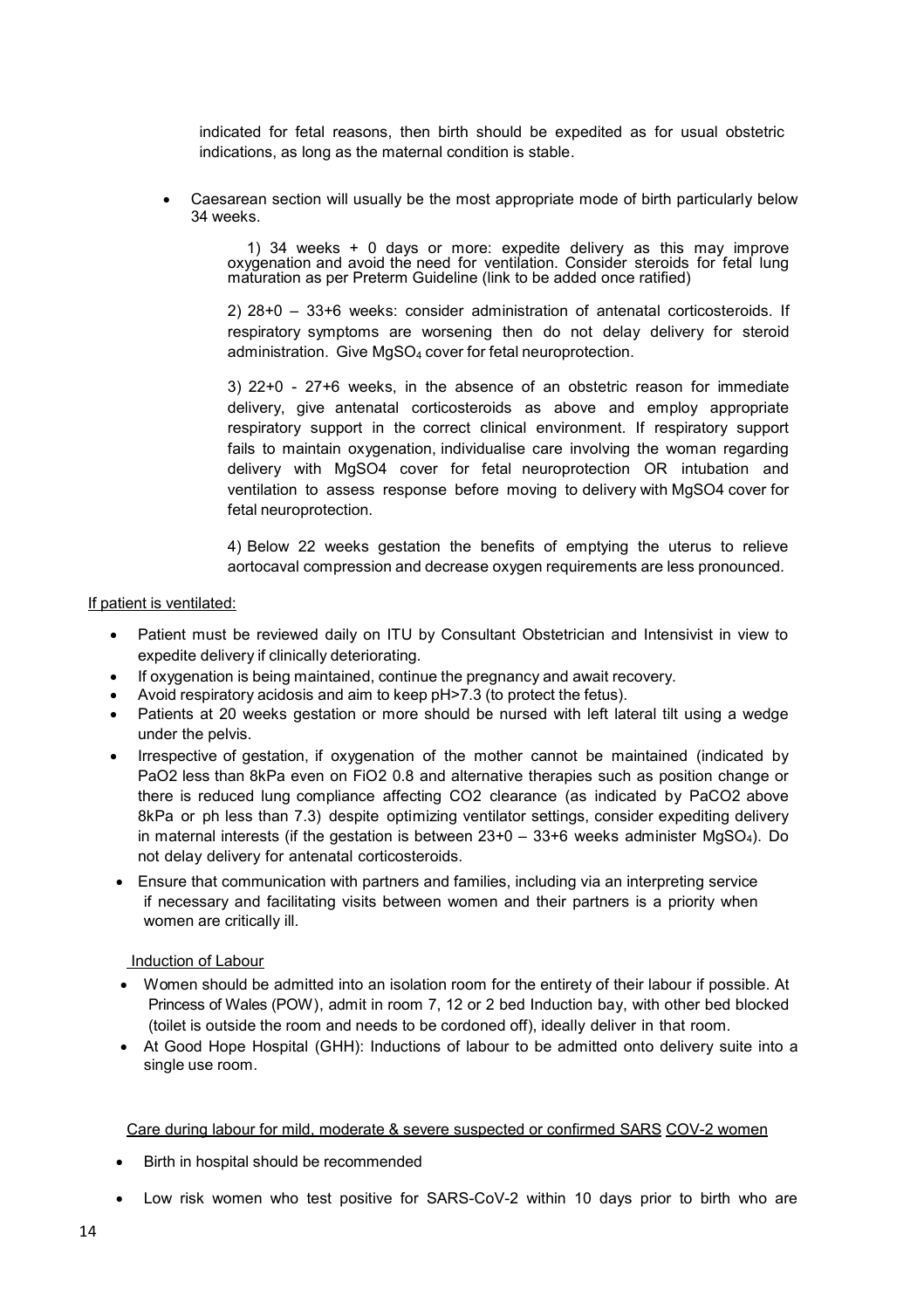asymptomatic and wish to give birth at home or in a midwifery-led unit, should have an informed discussion around place of birth with their clinician.

- Women with mild COVID-19 symptoms can be encouraged to remain at home (self-isolating) in early (latent phase) labour consistent with routine care. If there are no concerns regarding the health of either the woman or baby, women who attend the maternity unit and would usually be advised to return home until labour is more established can still be advised to do so, unless private transport is not available.
- Women with symptomatic suspected or confirmed COVID-19 should be advised to labour and give birth in an obstetric unit.
- All labouring women should have FBC & G/S sent during admission in case an epidural or emergency caesarean section is required.
- Following members of the MDT should be informed of the woman's admission: consultant obstetrician, consultant anaesthetist, midwife-in-charge, consultant neonatologist, neonatal nurse-in-charge and the infection control team.
- In labour, standard hourly maternal observations (MEOWS) and assessment should be performed (as per the recommendations in NICE CG190, *Intrapartum care for healthy women and babies*). Observations and assessment as per guidelines including temperature, respiratory rate and oxygen saturations. Oxygen therapy should be titrated to aim for saturation above 94%. Look out signs & symptoms of deterioration/ decompensation (difficulty in breathing increased respiratory rate, use of accessory muscles, noisy

breathing pallor or cyanosis SATS less than 94% in air, fever greater than  $37.8^{\circ}$ C).and **escalate urgently for senior Obstetric review.**

- Continuous electronic fetal monitoring for women who are symptomatic of COVID-19. For asymptomatic women who test positive for SARS-CoV-2 on admission, continuous electronic fetal monitoring during labour using cardiotocography (CTG) is not recommended solely for this reason, and should only be used if it is required for another reason (e.g. previous caesarean birth). Fetal monitoring options should be discussed with the woman.
- Current infection with SARS-CoV-2 is not a contraindication for application of a fetal scalp electrode or for fetal blood sampling.
- Entonox can be used as it is not an aerosol generating device. Early epidural is recommended (reduces need for GA if urgent delivery is required). Neither epidural nor spinal analgesia are contraindicated in presence of SARS COV-2.
- Mode of birth should not be influenced by the presence of SARS COV-2, unless the woman's respiratory condition demands urgent delivery (see section above). Can consider shortened second stage of labour if mother becomes exhaustive, breathing becomes difficult, hypoxia etc.
- For Category 1 Caesarean Section, donning PPE is time consuming. This may impact on the decision to delivery interval but it must be done. Women and their families should be told about this possible delay.
- Women who test positive for SARS-CoV-2 should be offered delayed cord clamping and skinto-skin contact with their baby in line with usual practice.
- Water birth is not contraindicated for women who are asymptomatic of COVID-19, providing adequate PPE can be worn by those providing care. Women with symptomatic COVID-19 should not labour or birth in water.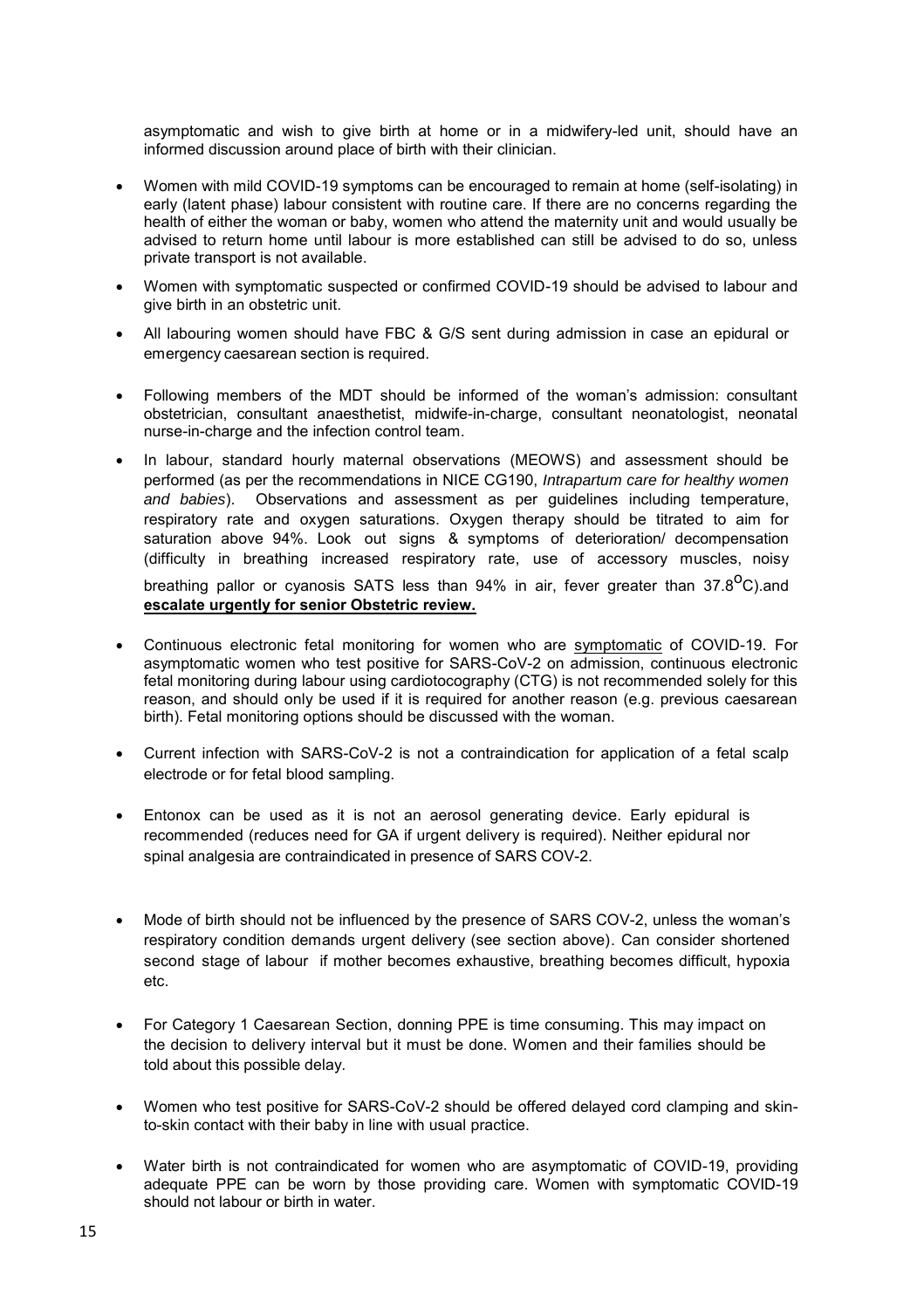Staff caring for suspected / confirmed SARS COV-2 in labour should wear PPE as per recommendations. All PPE is removed before leaving the delivery room apart from the face mask which is removed once outside and discarded in a bin with orange bag. Hands should be gelled before mask removed and after discarding mask and then washed at the sink. Apply new face mask after performing hand hygiene. Minimise the number of staff members entering the room and theatre.

#### **Birthing partners**

.

Birth partners, not otherwise advised to be self-isolating, should be allowed to stay with the woman through labour and birth, unless the birth occurs under general anaesthetic. Birth partners should wear a face covering unless exempt, remain by the woman's bedside, be advised not to walk around the ward/hospital and should wash their hands frequently. Restrictions on visitors should follow local hospital policy.

#### Emergency & Elective Caesarean Sections (C/S)

- The number of staff in the operating theatre should be kept to a minimum and all staff must wear PPE.
- At Princess of Wales, Theatre 1 is the main SARS COV- 2 (COVID-19) theatre. If not available then use the back-up theatre. If both theatres are in use then consider an elective theatre. At GHH, Theatre 2 is the SARS COV-2 (COVID-19) theatre.
- All PPE is removed before leaving the theatre apart from the face mask which is removed once outside and discarded in a bin with orange bag. Hands should be gelled after discarding the facemask and then washed at the sink. A new face mask should then be applied.
- Amber cleaning after each suspected case.
- All Elective C/S list must continue as usual.
- Suspected case on the elective C/S list will be done at the end of the list followed by full postoperative theatre clean.
- Midwifery support worker MSW / midwife from elective theatres will phone the patients listed for following day's elective list to check if patient has symptoms as per screening questions. If symptomatic to discuss with the obstetric consultant and if concerned arrange an assessment on the Willow Suite on the day of C/S. If unlikely to be SARS COV-2 then continue with the elective C/S. If suspected then either admit to side room on Cedar/ Maple ward or Willow and do Caesarean section at the end of elective list followed up by amber cleaning.
- General anaesthesia (GA) is an aerosol generating procedure (AGP). Therefore, any procedure, irrespective of SARS COV-2 status requiring GA or high risk of conversion to GA, all staff in the theatre must wear FFP3 mask
- PPE usage should be determined by whether AGPs are being performed / likely to be performed
- [Standard Operating Procedure for Donning and Doffing Personal Protective](http://sharepoint/policies/Guidelines/SOP%20for%20Donning%20and%20Doffing%20Personal%20Protective%20Equipment%20(PPE)%20for%20aerosol%20generating%20procedures%20in%20relation%20to%20COVID19.pdf)  [Equipment \(PPE\) for aerosol generating procedures in relation to COVID19](http://sharepoint/policies/Guidelines/SOP%20for%20Donning%20and%20Doffing%20Personal%20Protective%20Equipment%20(PPE)%20for%20aerosol%20generating%20procedures%20in%20relation%20to%20COVID19.pdf)

#### Post- natal management

#### a) Breastfeeding

 Breastfeeding should be recommended to all women in line with usual guidance. Women and their families should be informed that infection with COVID-19 is not a contraindication to breastfeeding. The potential risks and benefits of feeding the baby in close proximity to individuals with suspected or confirmed COVID-19 should be discussed. When a woman is not well enough to care for her own infant or where direct breastfeeding is not possible, the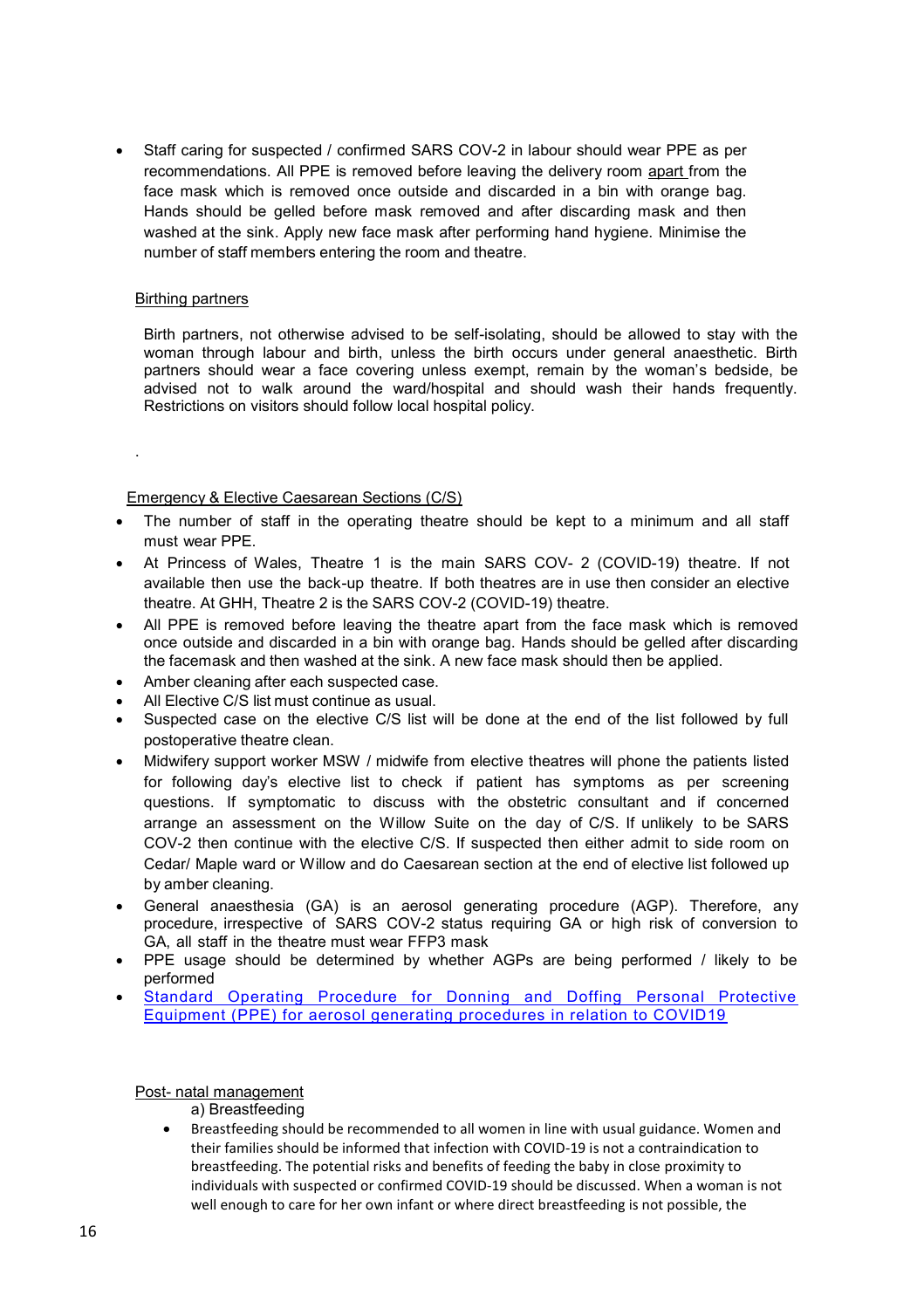woman should be supported to express her breast milk by hand or using a breast pump, and/or offer access to donor breast milk. Formula feeding is entirely acceptable if this is the mother's choice.

 The following RCPCH/BAPM precautions should be taken to limit viral spread to the baby: Wash hands before touching the baby, breast pump or bottles. Avoid coughing or sneezing on the baby while feeding. Consider wearing a face covering or fluid-resistant facemask while feeding or caring for the baby. Babies should not wear masks or other face coverings as they may risk suffocation. When women are expressing breast milk in hospital, a dedicated breast pump should be used.

b)General

- Women who have tested positive for SARS COV-2 and symptomatic, while required to isolate along with their households for 10 days, should still receive usual in person postnatal care as per visiting protocol. In women who are asymptomatic but have tested positive for the virus, 7 days isolation is required before visiting the neonatal unit.
- All babies born to suspected or confirmed SARS COV-2 who are asymptomatic do not require SARS COV-2 swab testing. Symptomatic babies or those admitted in neonatal units require SARS COV-2 Swab testing.
- Ensure correct thromboprophylaxis management is in place (see below).
- All babies born to SARS COV-2 positive mothers should have close monitoring and early involvement of Neonatal care. Suspected / confirmed SARS COV-2 women with healthy babies, not otherwise requiring neonatal care, are kept together in the immediate postpartum period.
- A risk and benefits discussion with neonatologists and families to individualise care in babies that may be more susceptible is recommended. These babies will be followed up in the community by the neonatal unit using telephone consultation.
- Queries regarding routine Newborn Screening for babies of suspected/ confirmed SARS COV-2 should be discussed with the Screening Team.
- Any women or babies requiring readmission for postnatal obstetric or neonatal care during the period of self –isolation due to suspected or confirmed SARS COV-2 are advised to telephone neonatal unit and labour ward ahead of arrival.

# **Cleaning rooms after use by suspected / confirmed COVID-19 patient**

All clinical areas used must be cleaned after use, as per Trust cleaning matrix. Normally amber clean is sufficient.

# **Home birth**

- The current home birth rate at University Hospitals Birmingham is 0.2%. Maternity units across the country have reported an increased demand in homebirth being requested. Local intelligence within these units suggests that women appear to be choosing home birth as a means of avoiding hospital which is associated with increased risk of contracting SARS COV-2.
- When a woman requests homebirth the community midwife is to document her reasons for doing so.
- It is important to bear in mind that some women will refuse hospital birth and remain adamant that they have a home birth. In these cases the Head of Midwifery, consultant midwife and clinical service lead to agree a way forward and a robust plan (See [Birth](http://sharepoint/policies/Guidelines/Birth%20Choices.pdf)  [Choices\)](http://sharepoint/policies/Guidelines/Birth%20Choices.pdf)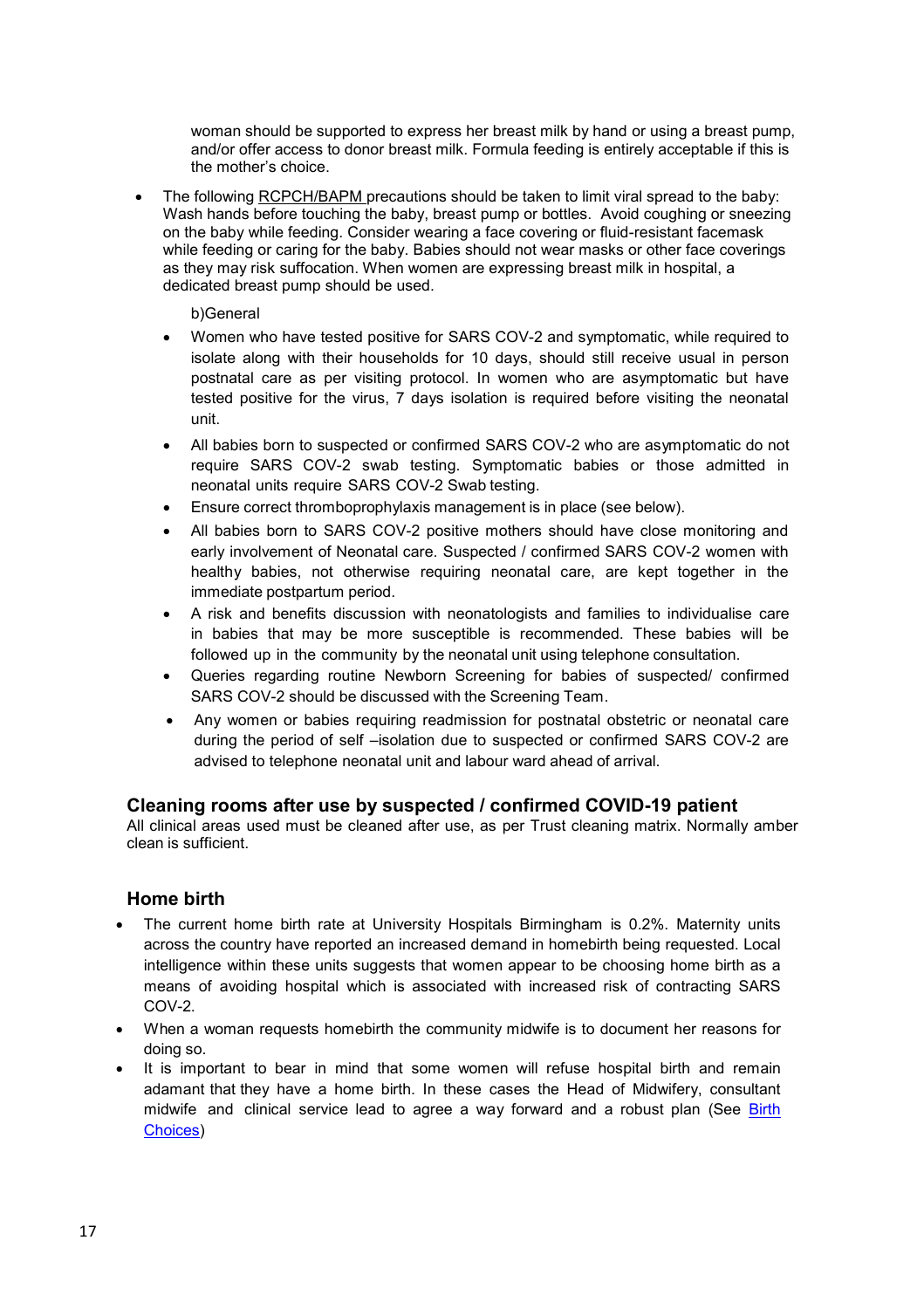# **B.4: Thromboprophylaxis for suspected/confirmed SARS COV-2 (RCOG recommendation)**

- Pregnant and postpartum women admitted with SARS COV-2 should have the standard venous thromboembolism (VTE) risk assessment completed. Thrombotic risk for SARS COV-2 patients admitted to hospital is high regardless of mobility. Consider infection with SARS COV-2 as a transient risk factor and trigger reassessment.
- All pregnant women admitted with confirmed or suspected COVID-19 should be offered prophylactic low molecular weight heparin, unless birth is expected within 12 hours or there is significant risk of haemorrhage. The dose may need to be individualised for women with severe complications of COVID-19. For women with severe complications of SARS COV-2, discuss the appropriate dosing regimen of LMWH with a multidisciplinary team (MDT), including a senior obstetrician or clinician with expertise in managing VTE in pregnancy.
- All pregnant women who have been hospitalised and have had confirmed COVID-19, or those within 6 weeks postpartum, should be offered thromboprophylaxis for 10 days following hospital discharge. A longer duration of thromboprophylaxis should be considered for women with persistent morbidity.
- For women who are self-isolating at home, ensure they stay well hydrated and are mobile throughout this period. If women are concerned about the development of VTE during a period of self-isolation, a clinical review (in person or phone) should be attempted to assess VTE risk, and thromboprophylaxis considered and prescribed on a case-by-case basis. If their VTE risk score at booking is 3 or more then commencement of prophylactic (LMWH) should be recommended.
- If patient is already on anticoagulation with LMWH, maintain this during admission.
- Assess bleeding risk against usual criteria (accepting that lower platelet counts are tolerated).

|           | <b>BLEEDING RISK / EXCLUSIONS</b>                         |
|-----------|-----------------------------------------------------------|
| $\bullet$ | Any contraindication to LMWH*                             |
| $\bullet$ | Evidence of active bleeding including from                |
|           | lungs/respiratory tract or gastrointestinal tract         |
| $\bullet$ | Platelet count below 50 x10 <sup>9</sup> /L <sup>**</sup> |
| $\bullet$ | Recent stroke in preceding 4 weeks                        |
| $\bullet$ | Fibrinogen level< 0.5 g/L**                               |

\*Conditions include: acute bacterial endocarditis, after major trauma, epidural anesthesia, haemophilia or other significant hemorrhagic disorders, peptic ulcer, recent cerebral haemorrhage, recent surgery to eye, recent surgery to nervous system, spinal anesthesia, and history of heparin-induced thrombocytopenia and during labour.

\*\*If Platelet count between 30-50 and / or Fibrinogen less than 2 review risk of bleeding; if needed liaise with Hematology before commencing LMWH.

 Thrombocytopenia is associated with severe SARS COV-2. For women with thrombocytopenia (platelets less than 50 x 109/L) stop aspirin prophylaxis and thromboprophylaxis and seek haematology advice. Consider using mechanical aids (such as intermittent calf compressors).

| according table perow.                     |                                                                                               |
|--------------------------------------------|-----------------------------------------------------------------------------------------------|
| <b>Presentation</b>                        | <b>Action</b>                                                                                 |
|                                            |                                                                                               |
| COVID-19 positive pregnant patients in the | No anticoagulation prophylaxis unless indicated as per                                        |
| Community                                  | RCOG guideline, however VTE score should be reassessed as<br>COVID is a transient risk factor |

#### **Assess SARS COV-2 patient status**  according table below: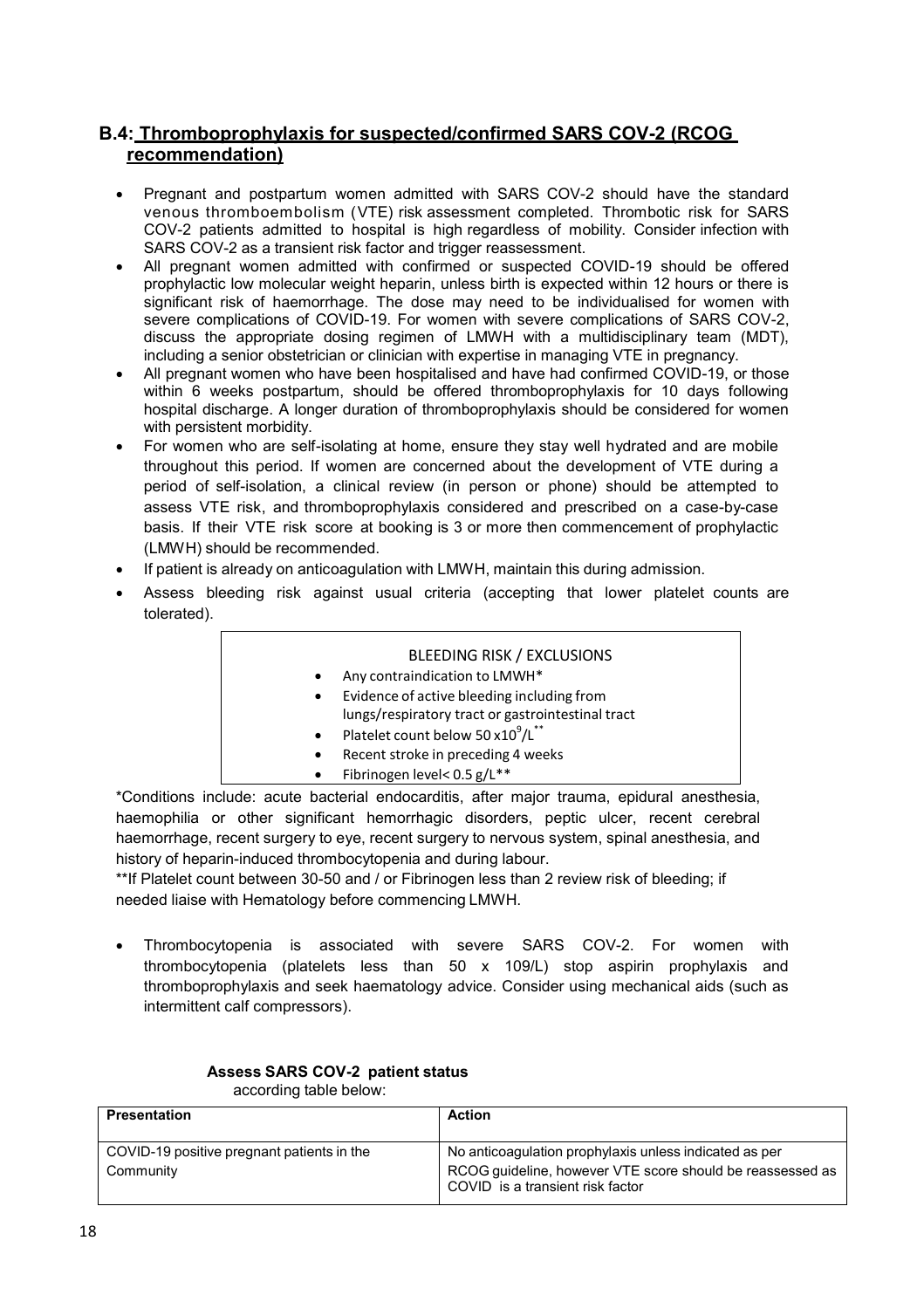| Symptomatic COVID 19 pregnant patients                                                                                                                                                  | Discuss directly with Obstetric Team looking after                                                          |
|-----------------------------------------------------------------------------------------------------------------------------------------------------------------------------------------|-------------------------------------------------------------------------------------------------------------|
| assessed in hospital but not admitted                                                                                                                                                   | patient: For patients under UHB Obstetrics: consider 10                                                     |
| (High suspicion of COVID 19 infection/COVID                                                                                                                                             | days of LMWH based on VTE risk assessment as per                                                            |
| 19 positivity)                                                                                                                                                                          | RCOG quideline                                                                                              |
| Antenatal patients <b>admitted</b> for COVID 19 or High<br>suspicion of COVID-19 infection/COVID-19 positive)<br>infection                                                              | Offer anticoagulation throughout admission and for 10 days<br>post discharge                                |
| Postnatal patient admitted with COVID-19                                                                                                                                                | Offer anticoagulation throughout admission and for 10 days                                                  |
| infection                                                                                                                                                                               | post discharge                                                                                              |
| Patients requiring Advanced Respiratory Support<br>(ARS)* includes invasive mechanical ventilation,<br>positive airway pressure or tracheostomy,<br>extracorporeal respiratory support. | Discuss cases directly with Obstetric team, Anaesthetist looking<br>after patient and Thrombosis Consultant |

If no strict contraindications, give VTE prophylaxis according to the table beneath:

| <b>ACTUAL BODY</b><br><b>WEIGHT</b>                                        | <50 kg                                          | 50-90 kg                                                                                                                                                                                   | 91-130kg                  | 130-170kg                 | $>171$ Kg                                                                                          |
|----------------------------------------------------------------------------|-------------------------------------------------|--------------------------------------------------------------------------------------------------------------------------------------------------------------------------------------------|---------------------------|---------------------------|----------------------------------------------------------------------------------------------------|
| <b>ENOXAPARIN</b><br><b>DOSE GIVEN</b><br><b>SUBCUTANE</b><br><b>OUSLY</b> | 20 <sub>mg</sub><br><b>ONCE</b><br><b>DAILY</b> | 40mg ONCE<br><b>DAILY</b>                                                                                                                                                                  | 60mg ONCE<br><b>DAILY</b> | 80mg ONCE<br><b>DAILY</b> | 0.6<br>mg/Kg/day<br>(discuss with<br>haematology<br>and give<br>calculated<br>dose twice<br>daily) |
|                                                                            |                                                 | <b>ADVANCED RESPIRATORY SUPPORT:</b><br><b>Discuss with Thombosis Consultant, Obstetric</b><br><b>Consultant, Obstetric Anaesthetist and ITU team; give</b><br>calculated dose twice daily |                           |                           |                                                                                                    |
| <b>RENAL</b><br><b>FUNCTION:</b>                                           |                                                 | If eGFR<30mls/min, reduce dose by 50%.<br>For immobile patients on ITU with contraindications to LMWH, consider Intermittent<br>Pneumatic Compression (flotrons®) or GEKO device.          |                           |                           |                                                                                                    |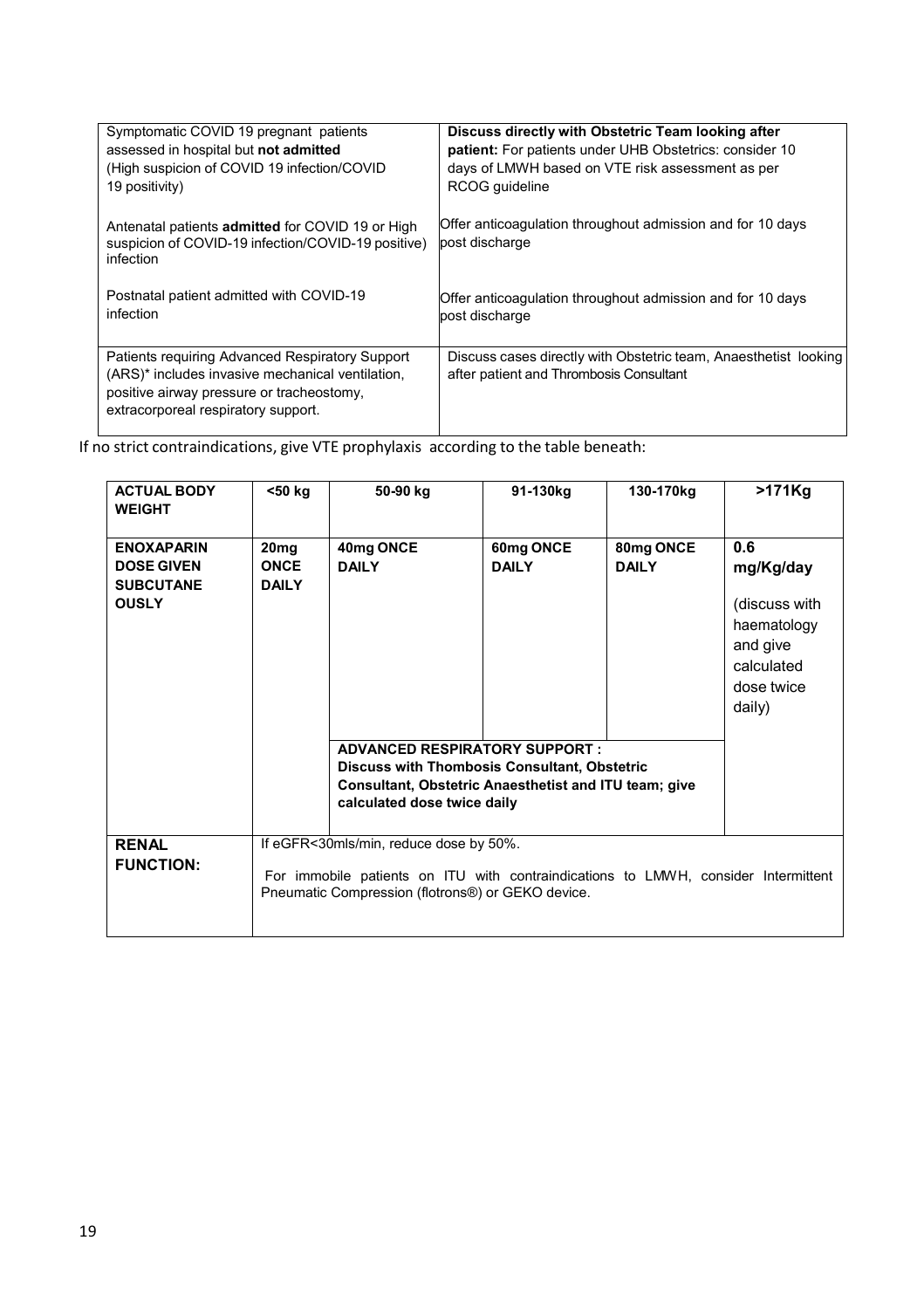# **Section C: Community Surveillance of SARS COV-2**

Women with mild to moderate symptoms are advised to self isolate at home according to government guidelines. Some women will experience more severe symptoms such as shortness of breath or prolonged fever. The goal of surveillance is to identify women who may be experiencing these symptoms and ensure they have timely assessment.

The aim of surveillance is to provide a process whereby women who are identified as at risk of deteriorating are identified via robust consultations regarding symptoms through regular phone calls; and to ensure that women who report deterioration in their symptoms have appropriate and timely clinical review.

All women booked at UHB and those receiving care from UHB community Midwives **and**:

- discharged from hospital suspected or confirmed SARS COV-2 positive **OR**
- $\triangleright$  contacts maternity unit and during triaging disclosed she is suspected or confirmed SARS COV- 2 positive **OR**
- $\triangleright$  has had an antenatal appointment or scan delayed due to showing symptoms on triage **OR**



 $\triangleright$  identified by the community midwifery team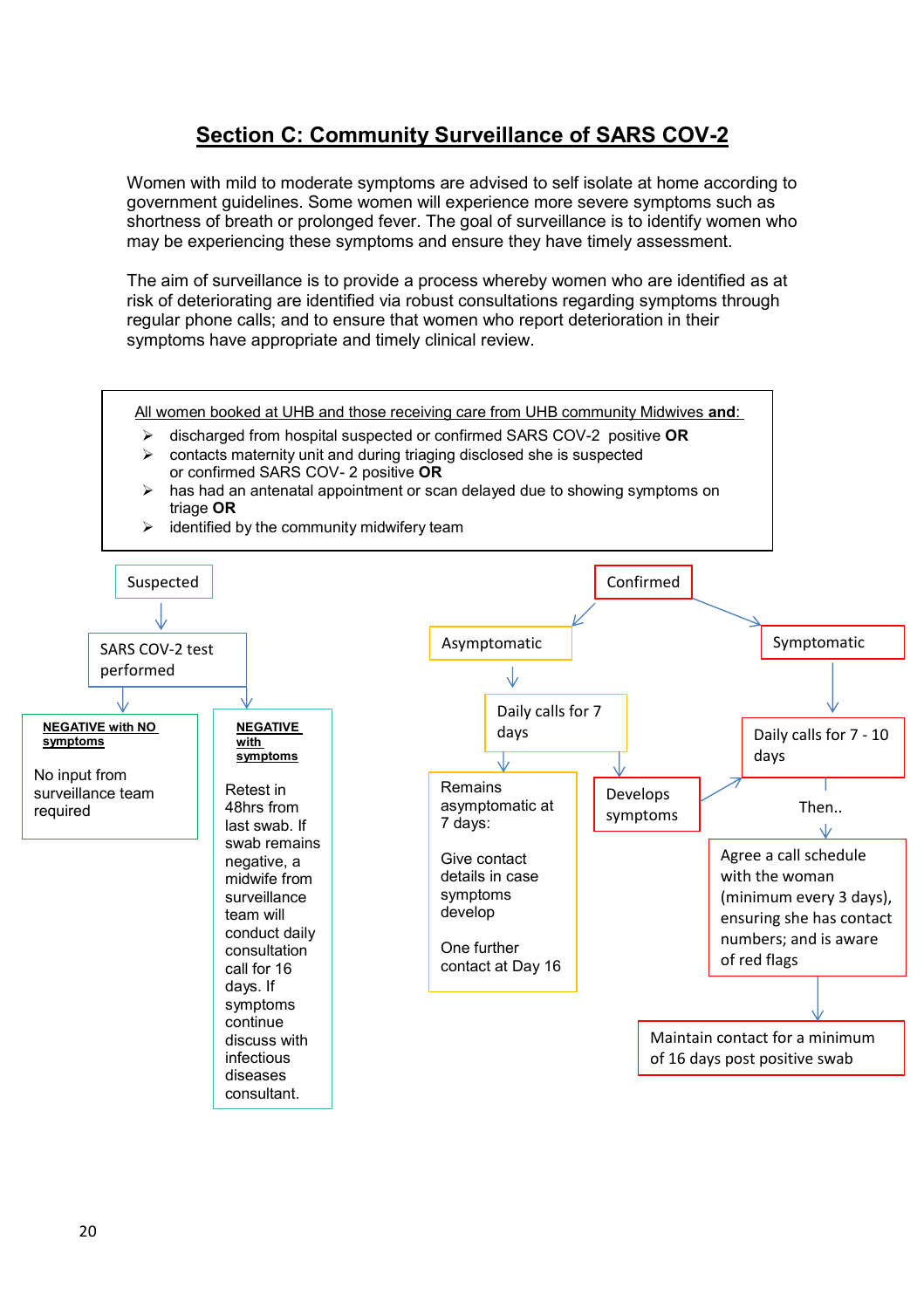- The multi professional teams are to be mindful that SARS COV-2 patients can deteriorate rapidly and a full holistic review of the woman is necessary.
- If women test SARS COV-2 positive, neonatal services should be informed. These include SARS COV-2 positive pregnant women >= 23 weeks gestation who are admitted in the hospital and new SARS COV 2 positive women who have delivered within the last 14 days. The neonatologist should also be informed when women with suspected or confirmed SARS COV-2 has given birth. The community midwife should also be informed.
- The neonatal team will be providing surveillance to all infants who have a diagnosis of SARS COV-2 following a sample taken before 29 days of age and is receiving inpatient care (this includes postnatal ward, neonatal unit or paediatric inpatient wards), where the mother had confirmed SARS COV-2 at the time of birth or suspected SARS COV-2 at the time of birth that has subsequently been confirmed, and the baby was admitted for neonatal care. The surveillance will either be via telephone or face to face by the neonatal team. The frequency and nature of which will be determined by the named neonatal consultant based on individualized clinical need.
- Women who are not booked at University Hospitals Birmingham should be asked to contact the triage department of the hospital they are booked with for advice.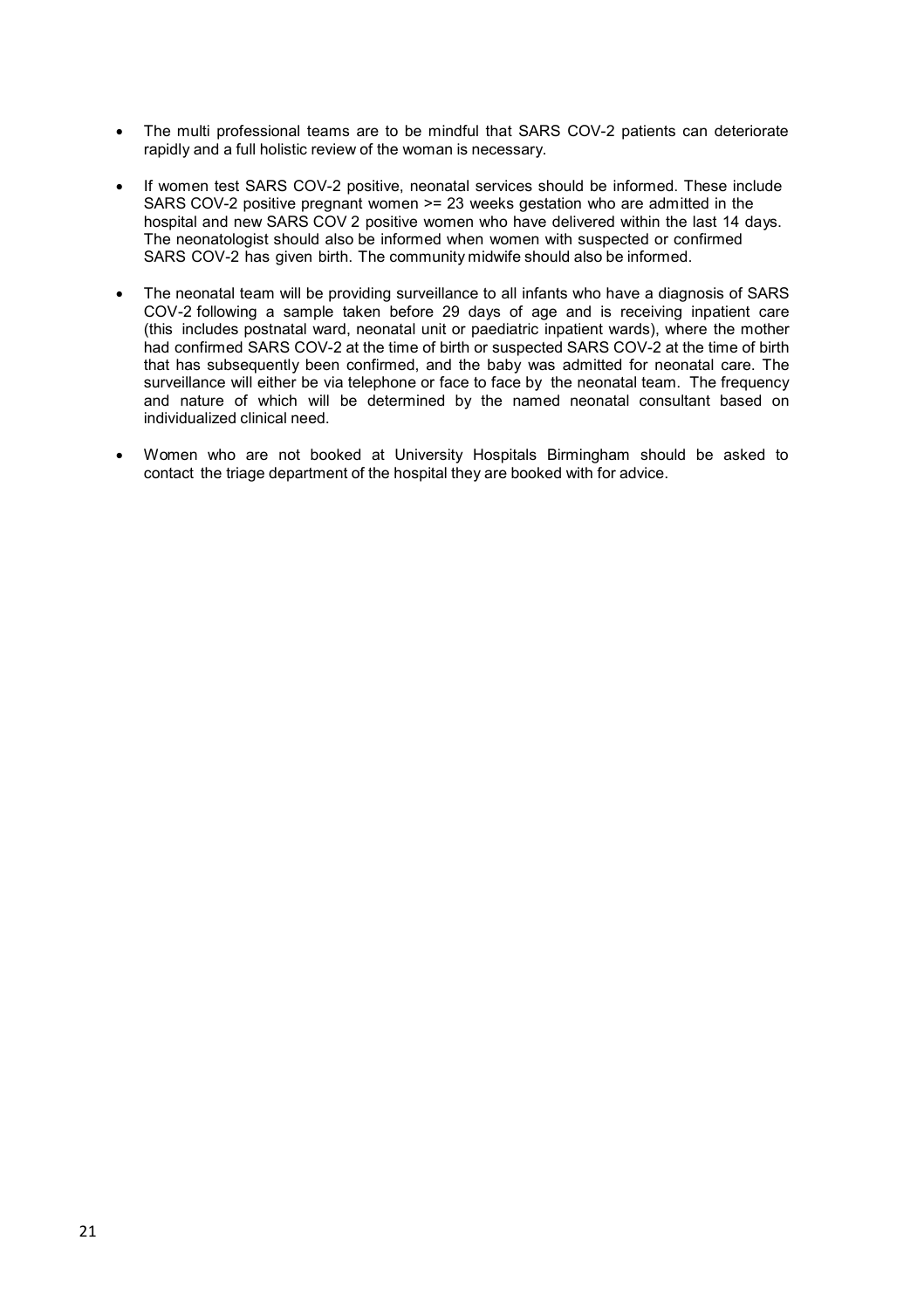# **C1: Role of the COVID Surveillance Midwife**

1. Check the Covid Maternity Surveillance email inbox daily for new referrals

> reply acknowledgment to the email, cc Penelope Foster

> email the CMW (if not the referrer) and request a pulse oximeter be delivered to the woman's home address (cc Wendy French if BHH, Lisa Miner if GHH and Penny Foster all sites)

2. Call each woman on the list you have been given:

# Initial Contact:

> open COVID-19 on Badgernet

> explain the role of the Covid Surveillance Team and that we would like to stay in contact until they are Day 16 post positive swab result

> ensure a pulse oximetry monitor has been requested if covered by UHB community midwives. If the woman is 'out of area' she can be advised to purchase one on-line if she wishes to

> ask date of swab if done at a Community Site, whether it was a PCR or LFT (if only an LFT has been done you must encourage the woman to do a PCR test asap)

> ascertain COVID status of household contacts and ensure they know to be self-isolating (unless double vaccinated or under the age of 16 years)

> complete VTE assessment; COVID is a transient risk factor therefore a positive test within 10 days of the assessment should be noted

## Every Contact:

> discuss symptoms; there are tick boxes and additional boxes to add other symptoms eg coryzal symptoms, sore throat, headache etc

> document most recent O2 sats and heart rate – the women are asked to check this 4 times a day

> advise accordingly, using clinical judgement

> fetal movements (as appropriate to gestation) – emphasise the importance of monitoring fetal movements, and if any concerns to call the maternity unit without delay.

> check that there are no red flags for DVT / PE – ensure that they know the signs and symptoms and the importance of keeping well hydrated and mobile.

> agree to a call plan – most women are happy for daily calls but some prefer alternate days if they are not unwell

# **Useful information for advice giving / safety netting:**

>Call Maternity unit if:

- you start feeling more unwell have become more breathless, are having difficulty breathing when getting up to go to the toilet for example or a sense that something is wrong, especially..
- general weakness
- extreme tiredness
- loss of appetite
- reduced urine output
- unable to care for yourself
- **O2 sats are below 95%**

>Attend the nearest A&E or call 999 if:

- unable to complete short sentences at rest due to breathlessness
- breathing suddenly worsens
- blue lips or a blue face
- you feel cold and sweaty and are pale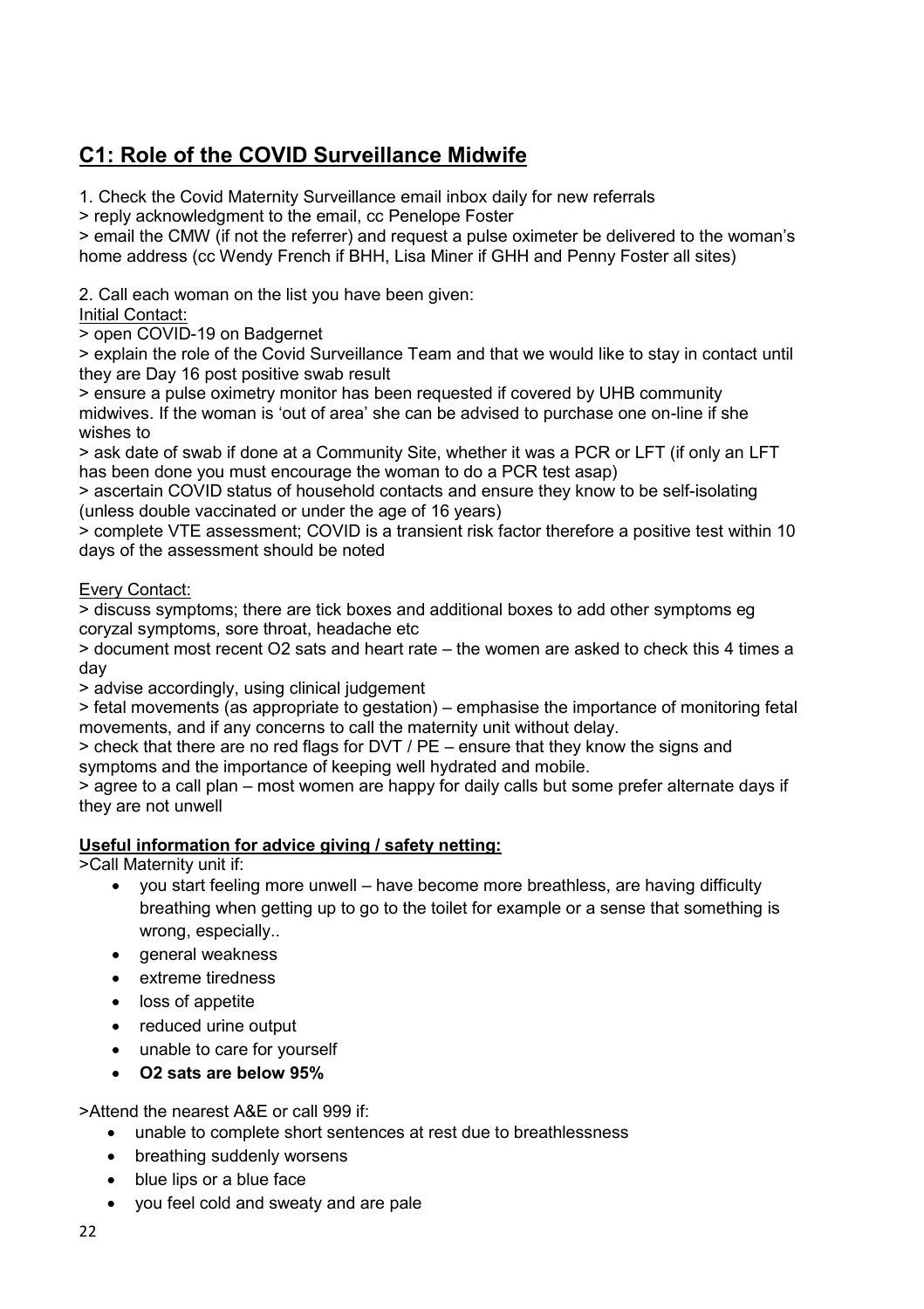- you collapse or faint
- you become agitated, confused or drowsy
- your pulse oximeter reads **below 92%**

## **\*Caution should be observed for women with darker skin tones as pulse oximeters may overestimate the O2 saturation\*.**

Current guidance is:

> women who test positive during their maternity admission but are not unwell need only selfisolate for 7 days

> when a woman with COVID-19 has given birth, all members of her household are recommended to self-isolate for 10 days.

> all pregnant / postnatal women who are confirmed positive and have been hospitalised should be offered 10 days of VTE prophylaxis on discharge – longer if there is persistent morbidity.

> women who have been seriously or critically unwell from COVID-19 during their pregnancy should be offered an USS 14 days following their recovery from illness eg 14 days from being asymptomatic to ensure fetal well-being.

> women who take VTE prophylaxis should discontinue if their Platelets fall below 50x109/L – their care should be discussed with a Haematologist.

## Safe and Well Checks:

If on 2 consecutive occasions, a woman is unable to be contacted, i.e. not answered phone call or responded to text message:

- $\triangleright$  try all avenues of contact, to include next of kin
- $\triangleright$  contact cmw via email or telephone to make contact for safe and well check
- $\triangleright$  For those women who are asymptomatic; safety netting advice will be provided and a schedule of calls agreed with the woman. She will be given contact details if further advice is required, however a community midwife will not be required to check if the team are unable to contact her.
- $\blacktriangleright$

# Useful Contacts:

Irshad Ahmed –Consultant Obstetrician Lead for Pregnant Women with Covid-19 Amy Chue – Consultant in Infectious Diseases Wendy French – Community Midwife Admin BHH Lisa Miner – Community Midwife Manager GHH Debbie Adams – Community Midwifery Matron Joan Lilburn – Matron for Antenatal / Newborn Screening and Clinic Penny Foster – COVID Surveillance Midwife Mani Malarselvi – Consultant Obstetrician Lead for UKOSS Reporting

• Infectious Disease consultants are available via switchboard 24 hour and will be able to offer advice and see women as necessary. An alternative is to Bleep 2728 for the Infectious Disease Registrar if advice is required and the consultant cannot be contacted.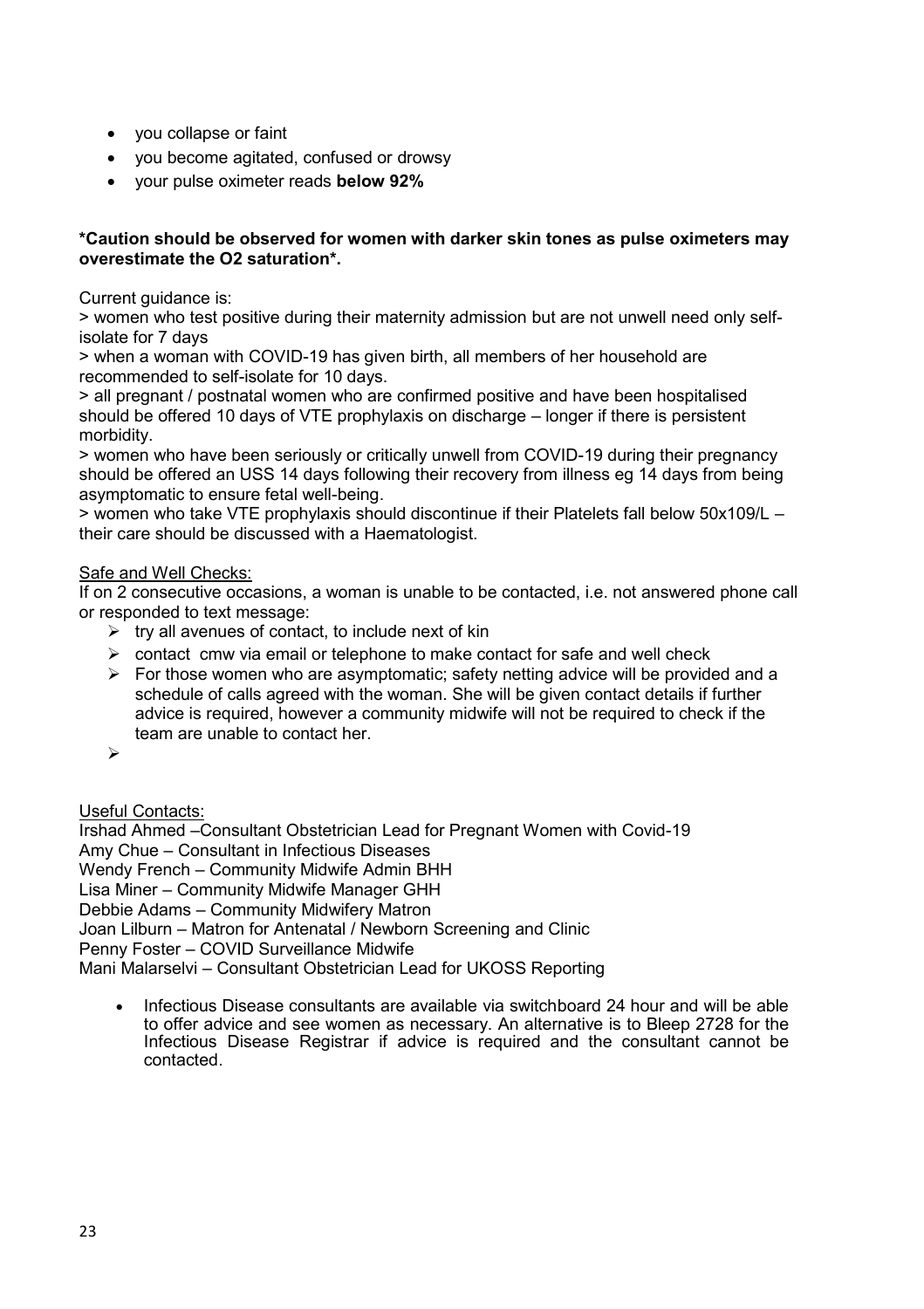# **C.2: Roles and Responsibilities of the SARS COV-2 (COVID-19) Surveillance Team**

- Provide specific advice to pregnant and post-partum women with COVID-19 infection about the risk of deterioration and when to seek urgent medical attention or go to the hospital. This should be communicated via an interpreter if necessary.
- Ensure that the SARS COV-2 tracker is up to date with every SARS COV-2 suspected or confirmed case.
- Make daily surveillance call to women who are suspected or confirmed following guidance from ID Consultants.
- Ensure call is documented in Badger-Net and tracker updated.
- Ensure woman is asked to attend SARS COV-2 area if required. If necessary alert Infectious Diseases (ID) Consultant on-call, Midwifery Co-coordinator on Labour ward and on-call Obstetrician to the pending admission.
- Take phone calls from women who have symptoms and arrange for home swabbing to take place and ensure tracker is updated.
- Take phone calls from Community Midwives and AN Clinic staff that had to delay appointments because women have SARS COV-2 symptoms. Arrange home swabbing for these women and add to tracker.
- A&E is required to contact the maternity surveillance team and delivery suite whenever a woman has presented with SARS COV-2 symptoms or who is an inpatient with SARS COV-2 symptoms and add them to the surveillance tracker.
- The maternity matrons are to be aware of every woman who has presented with SARS COV-2 symptoms or who is an inpatient with SARS COV-2 symptoms in maternity services and ensure that the surveillance team knows to add them to the surveillance tracker.
- Liaise with Matrons and/or Maternity Bleep Holder as necessary.
- Liaise with Lead Consultant for UKOSS reporting and research midwife to ensure all women who are admitted with SARS COV-2 positive are reported to UKOSS.
- Ensure that an Ultrasound scan (USS) for antenatal SARS COV-2 women is performed at required interval.
- Alert Director of Midwifery to any woman who is admitted to ITU and keep them updated of progress.
- Check the Covid Maternity Surveillance e-mail CovidMaternitySurveillance@uhb.nhs.uk regularly throughout the day to ensure tracker up to date.

# **References**

- **1. Royal College of Obstetrics & Gynaecologist: Version 14: Published Wednesday 25 August 2021 on 'Coronavirus (SARS COV-2) Infection in pregnancy.**
- **2. Royal College of Obstetrics & Gynaecologist: Coronavirus (COVID-19) infection in pregnancy: Version 12: published 14th October 2020**
- **3. Guidance on social distancing for everyone in the UK, Updated 30 March 2020; [https://www.gov.uk/government/publications/SARS COV-2 -guidance](https://www.gov.uk/government/publications/covid-19-guidance-on-social-distancing-and-for-vulnerable-people/guidance-on-social-distancing-for-everyone-in-the-uk-and-protecting-older-people-and-vulnerable-adults)[on-social-distancing-and-for-vulnerable-](https://www.gov.uk/government/publications/covid-19-guidance-on-social-distancing-and-for-vulnerable-people/guidance-on-social-distancing-for-everyone-in-the-uk-and-protecting-older-people-and-vulnerable-adults) [people/guidance-on-social](https://www.gov.uk/government/publications/covid-19-guidance-on-social-distancing-and-for-vulnerable-people/guidance-on-social-distancing-for-everyone-in-the-uk-and-protecting-older-people-and-vulnerable-adults)[distancing-for-everyone-in-the-uk-and-protecting-older-people-and](https://www.gov.uk/government/publications/covid-19-guidance-on-social-distancing-and-for-vulnerable-people/guidance-on-social-distancing-for-everyone-in-the-uk-and-protecting-older-people-and-vulnerable-adults)[vulnerable-adults](https://www.gov.uk/government/publications/covid-19-guidance-on-social-distancing-and-for-vulnerable-people/guidance-on-social-distancing-for-everyone-in-the-uk-and-protecting-older-people-and-vulnerable-adults)**